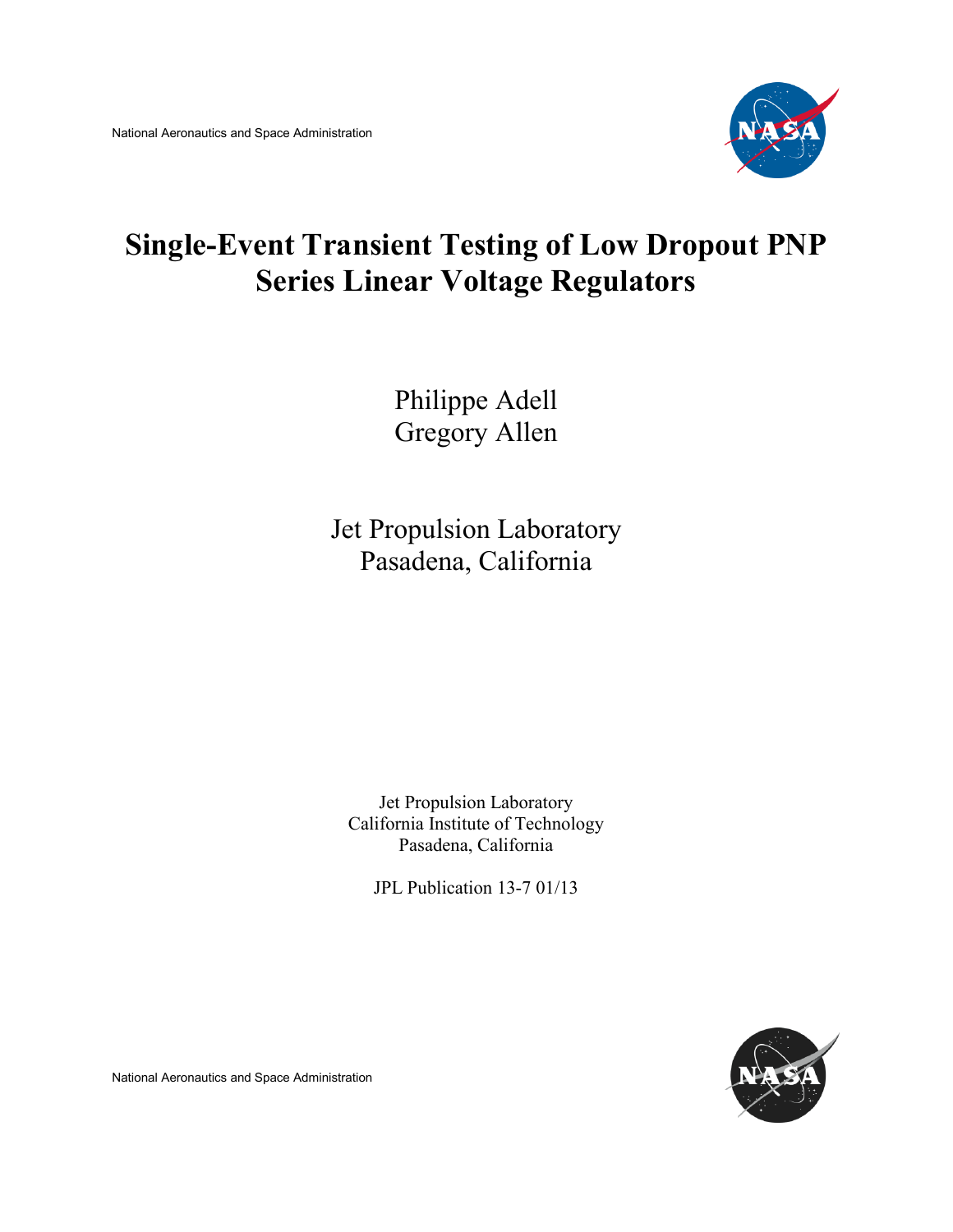## **Single-Event Transient Testing of Low Dropout PNP Series Linear Voltage Regulators**

NASA Electronic Parts and Packaging (NEPP) Program Office of Safety and Mission Assurance

> Philippe Adell Gregory Allen

Jet Propulsion Laboratory Pasadena, California

NASA WBS: 724297.40.49.11 JPL Project Number: 104593 Task Number: 40.49.03.07

Jet Propulsion Laboratory 4800 Oak Grove Drive Pasadena, CA 91109

http://nepp.nasa.gov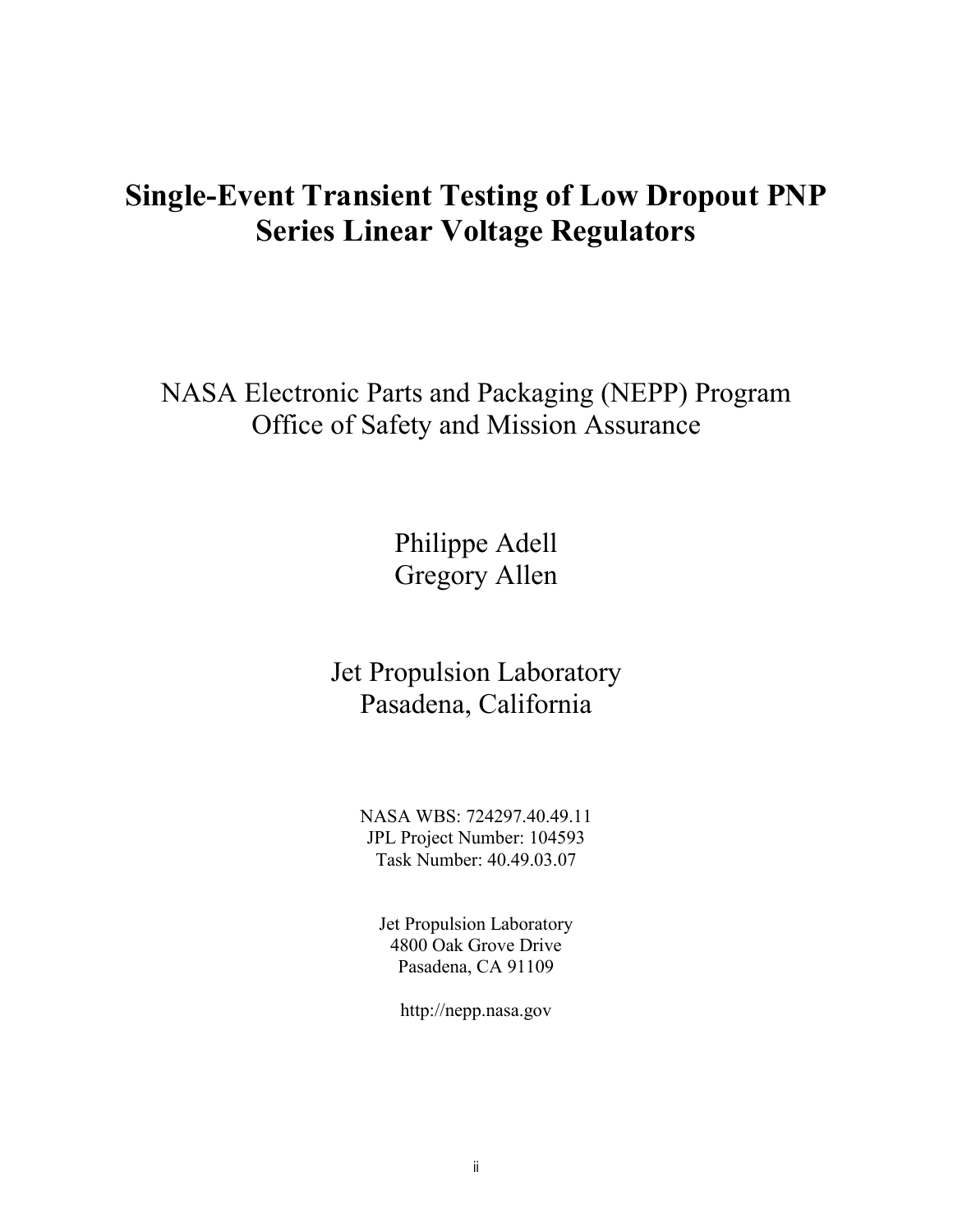This research was carried out at the Jet Propulsion Laboratory, California Institute of Technology, and was sponsored by the National Aeronautics and Space Administration Electronic Parts and Packaging (NEPP) Program.

Reference herein to any specific commercial product, process, or service by trade name, trademark, manufacturer, or otherwise, does not constitute or imply its endorsement by the United States Government or the Jet Propulsion Laboratory, California Institute of Technology.

Copyright 2013. California Institute of Technology. Government sponsorship acknowledged.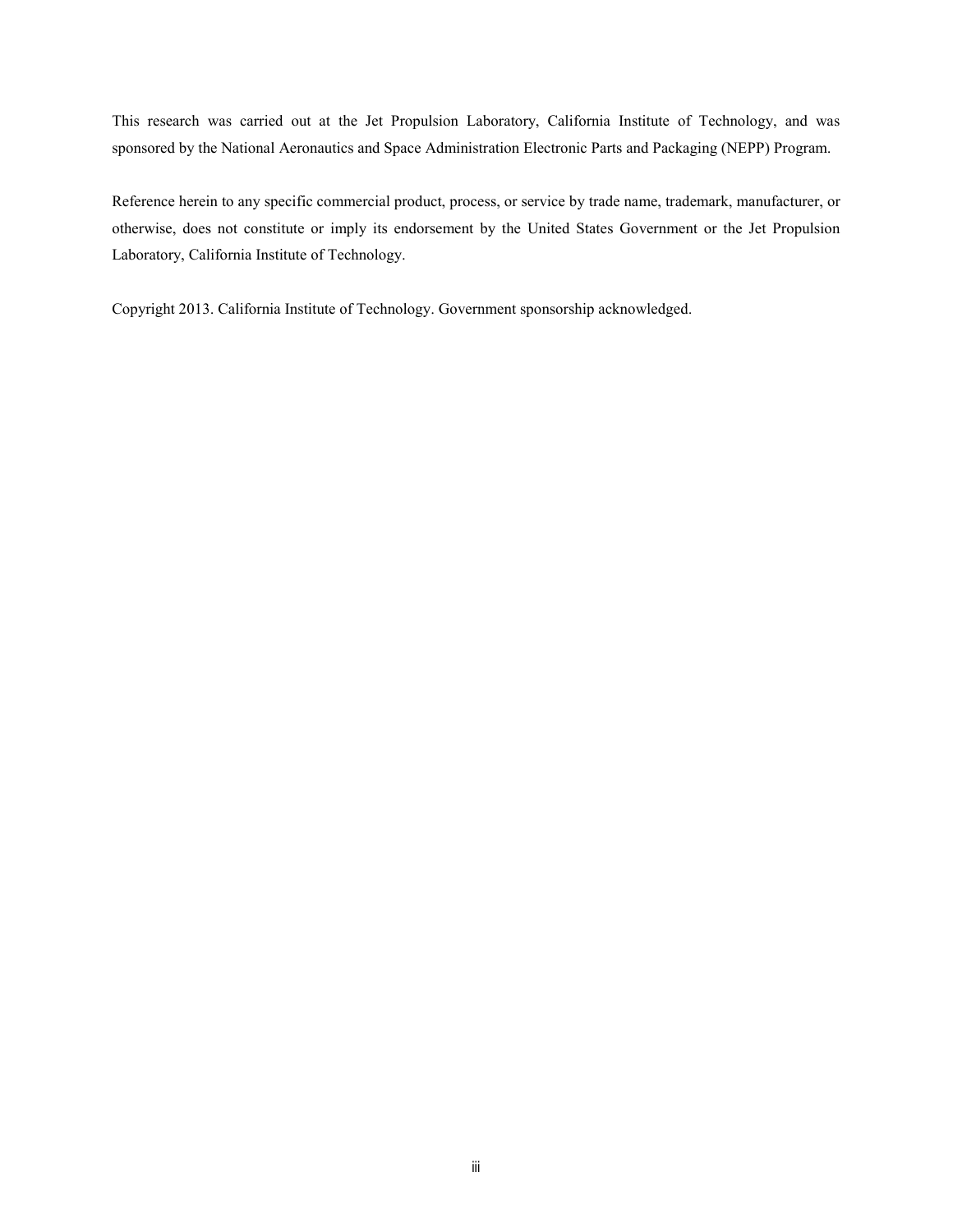## **TABLE OF CONTENTS**

| 2.0 |                                                                                                    |  |  |  |  |
|-----|----------------------------------------------------------------------------------------------------|--|--|--|--|
| 3.0 | Impact of Input Voltage, Load Conditions, and Lode Types on Regulator Set Response: Laser Results6 |  |  |  |  |
|     |                                                                                                    |  |  |  |  |
| 4.0 |                                                                                                    |  |  |  |  |
| 5.0 |                                                                                                    |  |  |  |  |
|     |                                                                                                    |  |  |  |  |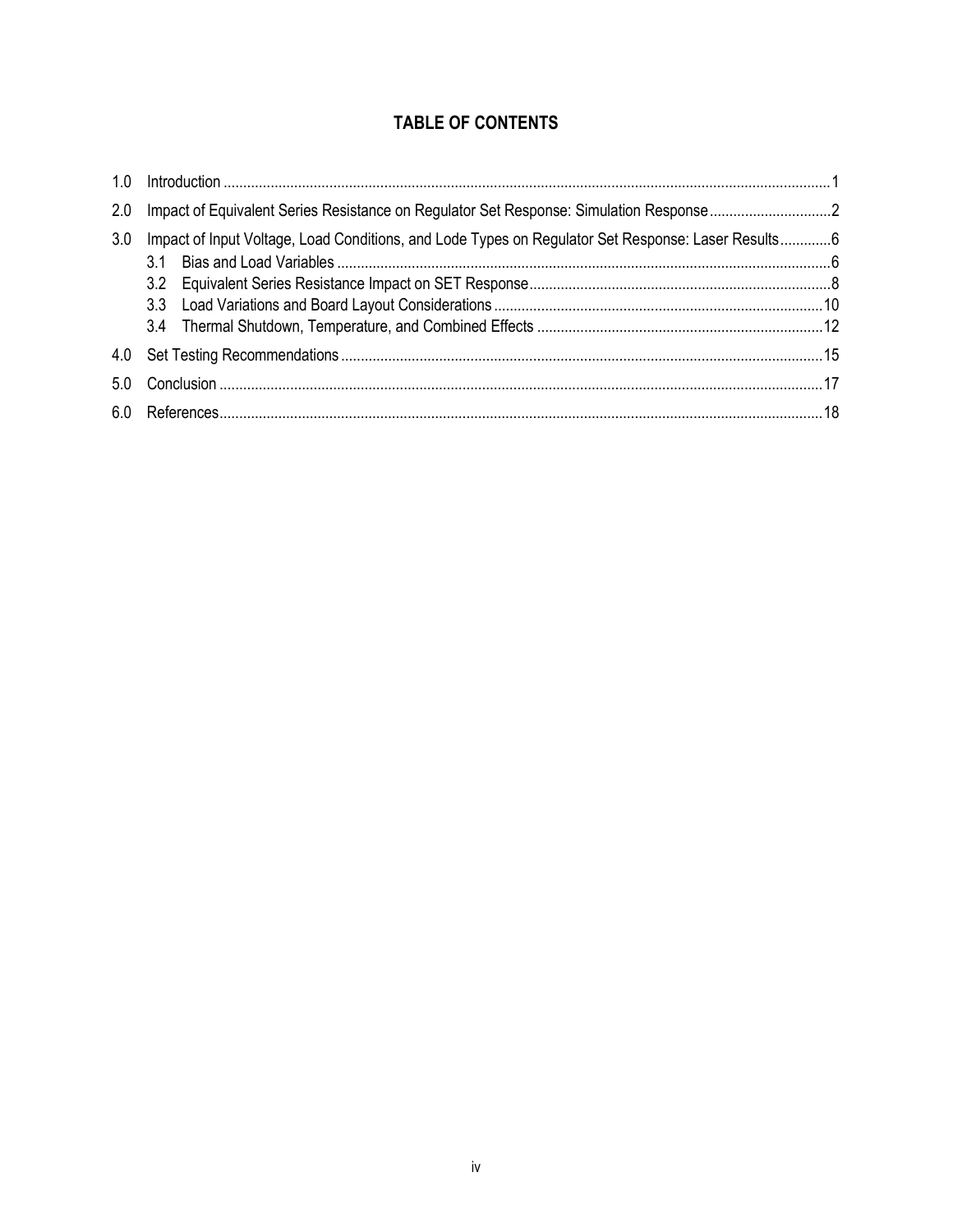## <span id="page-4-0"></span>**1.0 INTRODUCTION**

Analog single-event transients (SETs) result from the interaction of a heavy ions or high-energy protons with a sensitive device in an analog integrated circuit (IC). Ion-induced electron-hole pairs in the semiconductor can lead to current transients on the transistor terminals that propagate through the IC and result in significant transient voltage excursions in the output. These variations represent a threat for space systems since a transient pulse can propagate from the device through a system and can result in temporary or permanent failure [1–8]. It is also difficult to assess the impact of this phenomenon on system-level reliability since the experimental data obtained for a particular IC depends highly on the application in which the IC was tested.

There is growing demand for high-speed, on-board digital ICs on spacecraft, reducing design margins in terms of voltage ripple, transient response, and efficiency for which linear regulators remain very attractive for space power systems. They offer a simple design, low noise, low power consumption, and a rapid transient response to load conditions. They can be used over a wide range of load capacitor values, load currents, and input voltages. However, they are very sensitive to SETs. They have been shown to have a low linear energy transfer (LET) threshold for low amplitude transients, making it likely that protons will induce transients in addition to heavy ions [9]. The wide range of input voltages and variation in output loading conditions are critical parameters in determining SETs for these devices, but increase the complexity of radiation testing and data evaluation. It has also been reported that in some cases SETs can induce large signal instabilities [10].

The goal of this document is to provide recommendations about the SET assessment of low dropout (LDO) PNP series linear regulators that are implemented in power distribution architectures. Through several experiments on various flight candidates and simulations we demonstrate the importance of key elements that have to be taken into account for proper SET evaluation and interpretation. Those include the role of board layout, load currents and load type selection, and the SETs dependence on output capacitor selection and its equivalent series resistance (ESR). To our knowledge, this is the first time that such practical recommendations are provided and will be added to the NEPP SET guideline, written by C. Poivey (GSFC). We intend for this paper to help test engineers, flight designers, and radiation specialists in using the appropriate tools to properly evaluate those designs. Finally, due to additional protection circuits implemented in linear regulator topologies, we revealed the existence of a thermal shutdown mode that can be triggered by a load-dependent single event.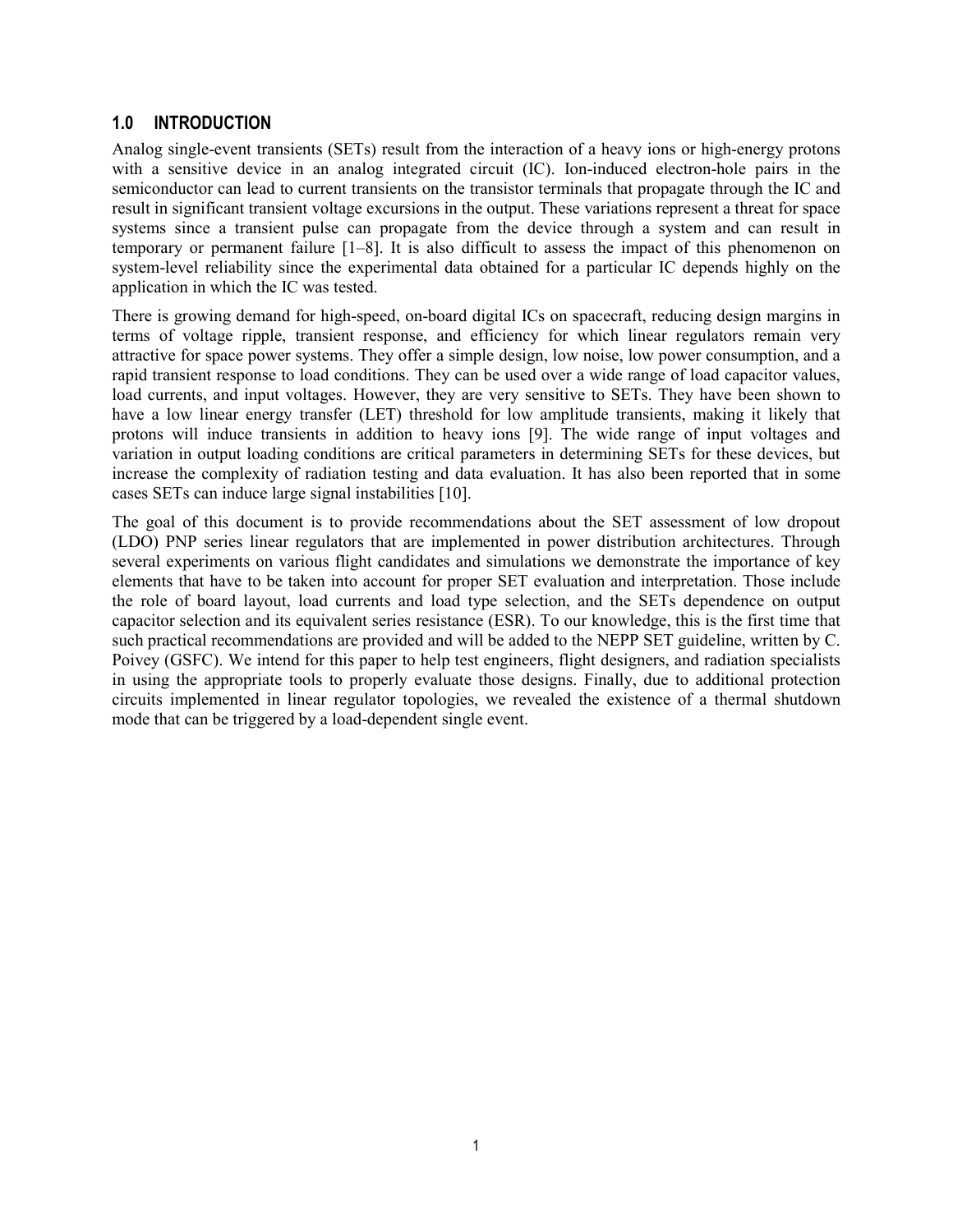### <span id="page-5-0"></span>**2.0 IMPACT OF EQUIVALENT SERIES RESISTANCE ON REGULATOR SET RESPONSE: SIMULATION RESPONSE**

A basic representation of a generic series linear regulator is given in Figure 2.0-1. A regulator uses a power bipolar transistor that behaves like a variable resistor and is placed in series with the load and modulates the output current. In combination with the load resistance  $(R<sub>L</sub>,$  illustrated to the right of the ESR model) at the output, the pass transistor forms a voltage divider to reduce the unregulated input voltage to the regulated output voltage. The output voltage is sampled, scaled, and then compared to an input reference voltage. An error amplifier generates an output voltage proportional to the difference between these two voltages, which in turn biases the pass transistor though a base driver circuit. The sampling circuit and error amplifier form a negative feedback loop that maintains the regulator output voltage. A key element for the loop stability is the selection of the output capacitor.

It is common knowledge that a capacitor contains unwanted parasitic elements that typically degrade electrical performance. One of the most important parasitic elements is the ESR. Capacitors that are not properly selected during flight design and SET characterizations can lead to electrical stability issues and variation in the transient response. Figure 2.0-2 illustrates the latter point.

Using the generic PNP series regulator design of Figure 2.0-1, we performed single-event SPICE simulations by striking sensitive transistors in the error amplifier circuit [11] for various values of ESR  $(0.12-0.3 \Omega)$ , following the modeling methodology used in [4]. Those values of resistance are representative values for screened capacitors. The regulator was designed to regulate at 3.3 V and a maximum load current of 1.5 A.

As shown in Figure 2.0-2 and Figure 2.0-3, for selected values of ESR  $(0.1-0.3 \Omega)$  of the 20 $\mu$ F capacitor, we observed different transient responses. In Figure 2.0-2, when hitting the amplification stage of the error amplifier in the regulator feedback loop, the resulting negative-going transients show that transient peak amplitude variation can reach up to over 100 mV with changing ESR values; the transient durations also vary by a few microseconds and the settling times by a few tens of microseconds. For extreme cases, transients can induce sustained instabilities in the output. In Figure 2.0-3, similar to the negative-going transients, by striking transistors of the input stages, positive-going transients show similar trends with a peak amplitude that can vary from 50–150 mV depending on the ESR values; the transient duration is also affected by a few microseconds and a settling time that varies by a few tens of microseconds.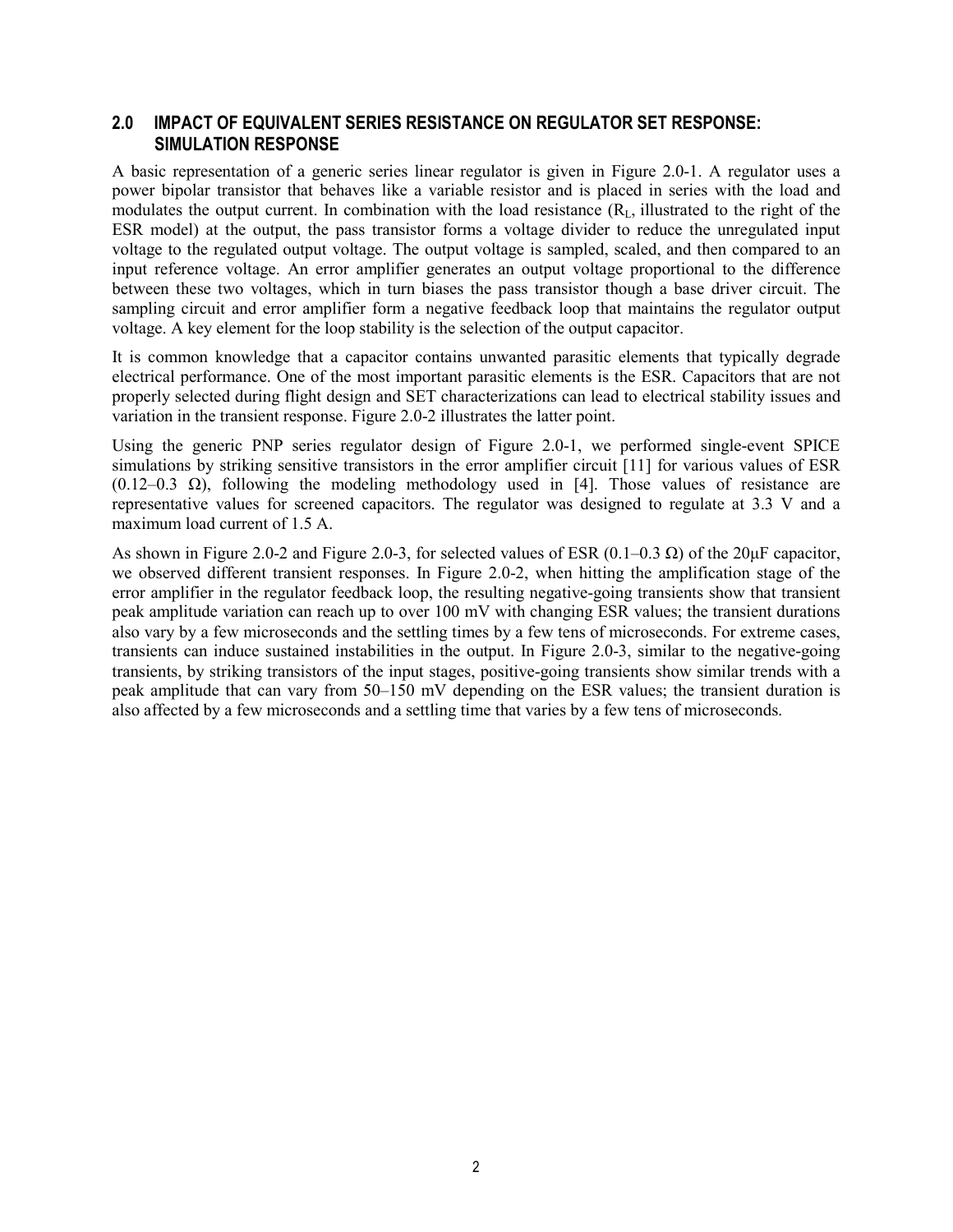

Figure 2.0-1. Illustration of a basic linear series regulator with output capacitor modeled as an ideal capacitor in series with an ESR.



**Figure 2.0-2.** SET response of a generic linear PNP series regulator by striking a sensitive transistor of the amplification stage of the error amplifier [11]. The impact of ESR values on SET response is shown. Transient duration, peak amplitude, and settling time are all affected by changes in ESR.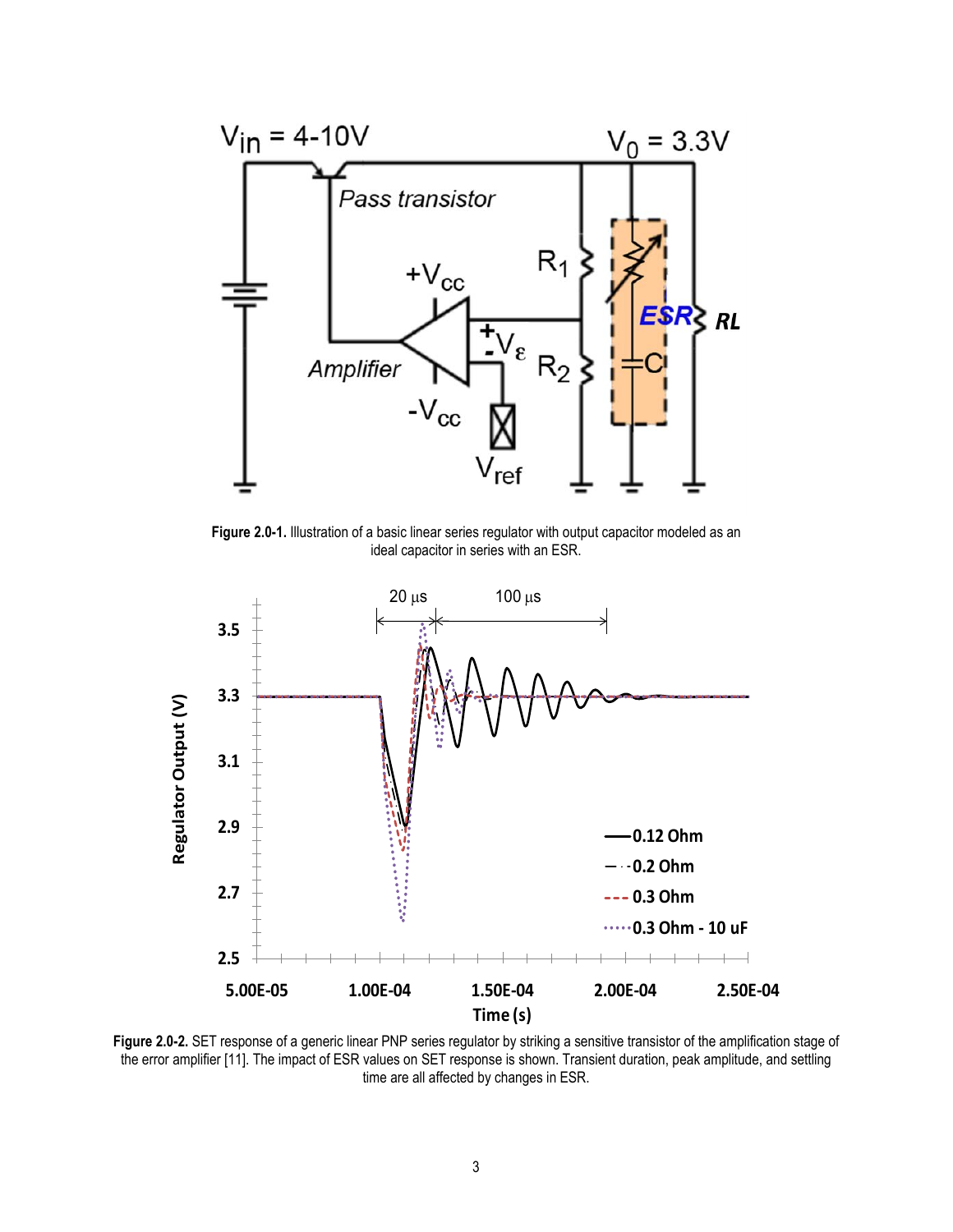

**Figure 2.0-3.** SET response of a generic linear PNP series regulator by striking a sensitive transistor of the input stage of the error amplifier [11]. The impact of ESR positive SET transients is shown. Transient duration, peak amplitude, and settling time are all affected by changes in ESR. The bias conditions of the regulator were:  $V_{in} = 5 V$ ,  $V_{out} = 3.3 V$  and  $I_{load} = 150$  mA. The inset is a zoomed in view of the initial voltage transient.

Further single-event simulations were performed to study the effect of output loading for fixed values of ESR and output capacitor. Three output current values were considered: 150 mA, 750 mA, and 1.5 A. Results from the simulations are plotted on Figure 2.0-4. Data indicates that the transient peak amplitude gets worse as load current is increased as well as the duration. Indeed, the 1.5 A transient shows a peak amplitude of 800 mV and a duration of about 200 µs, whereas the 150 mA transient shows a peak amplitude of about 100 mV and a duration of about 100 µs.

These simulation results provide us with some insights about the key elements to consider when testing flight candidates for SET. The simulation allowed us to validate the experimental results using a micromodel. It provides insight about which part of the circuit is sensitive, in this case the amplification stage for negative transients and input stage for positive transients. Finally, we showed that ESR impacts both transient types, validating the experiments.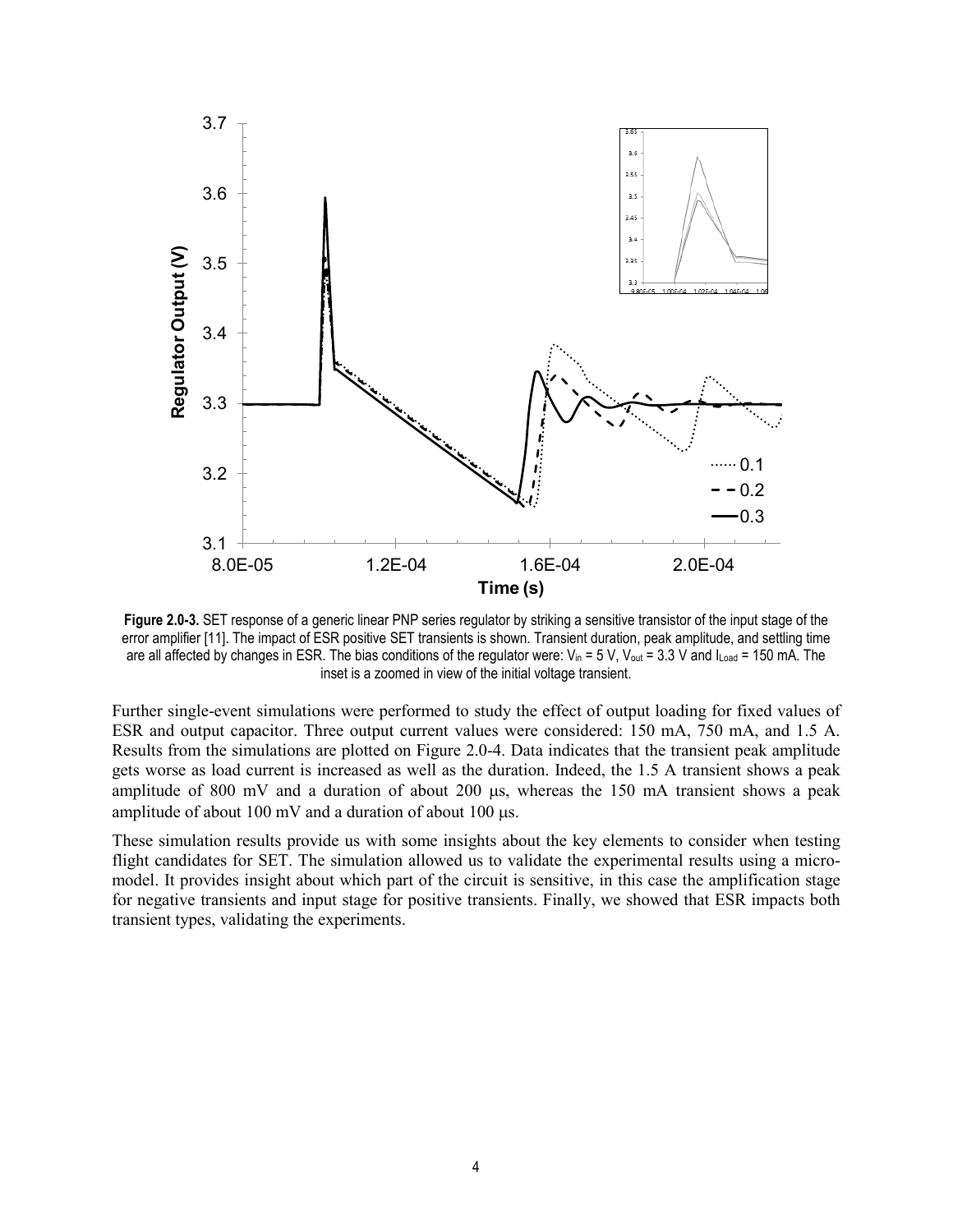

**Figure 2.0-4.** SET response of a generic linear PNP series regulator as a function of three load current: 1.5 A, 750 mA, and 150 mA for a fixed value of capacitor, 20°F and ESR of 0.3 Ω. The negative-going transients are worse for high load conditions, i.e., 1.5 A.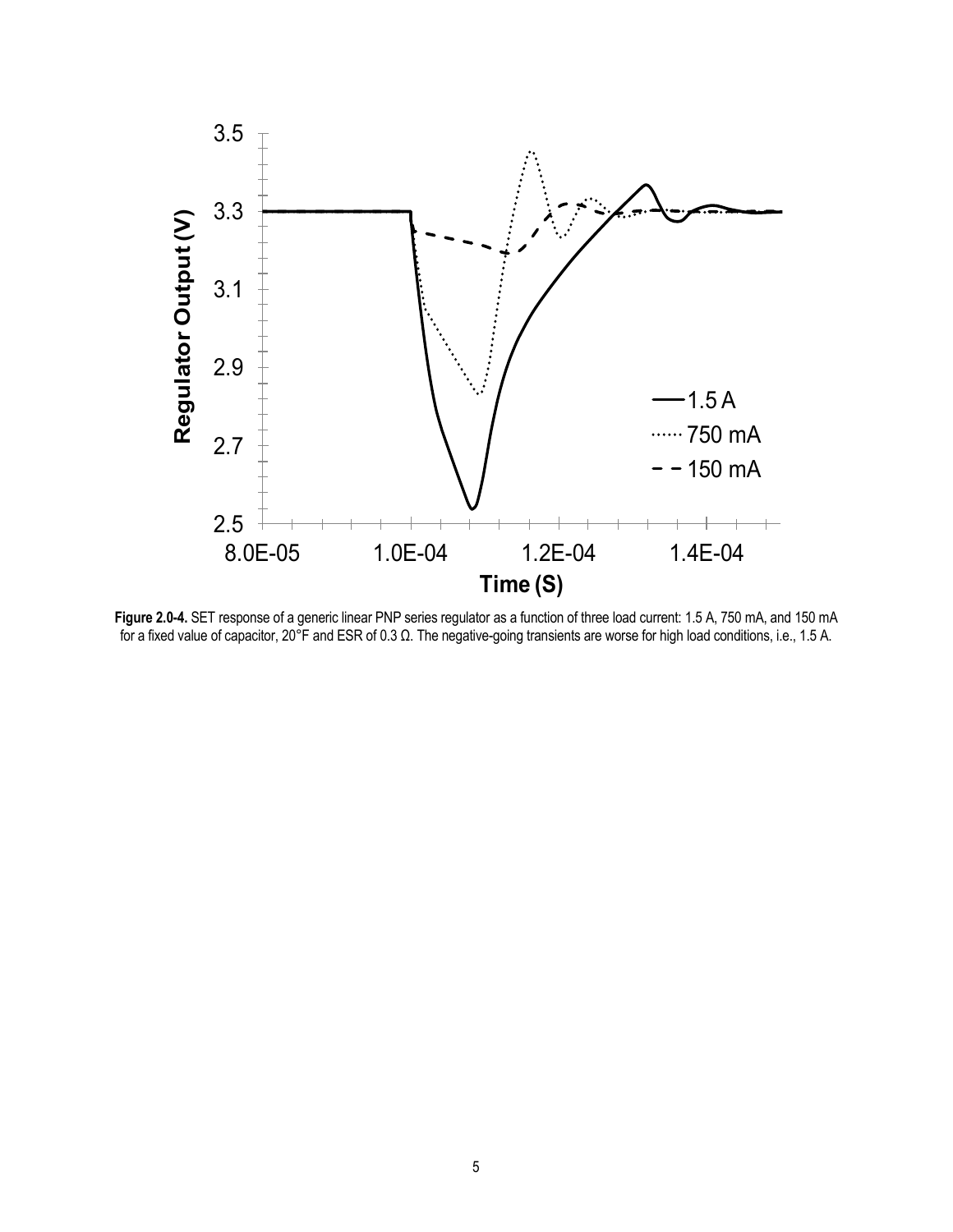## <span id="page-9-0"></span>**3.0 IMPACT OF INPUT VOLTAGE, LOAD CONDITIONS, AND LODE TYPES ON REGULATOR SET RESPONSE: LASER RESULTS**

Several flight candidate PNP series regulators from M. S. Kennedy (MSK5920, MSK5900, MSK5058, and MSK5810) were selected for studying the impact of load conditions and input voltage on the regulators' SET responses. Their specifications are summarized in Table 3.0-1. All of the regulators we tested are configured in hybrid packages, meaning the power transistor and feedback circuits are on separate dies. SET assessments were performed using a single-photon-pulsed laser from either the Naval Research Laboratory (NRL) [12–14] or the Jet Propulsion Laboratory (JPL) [15]. Front-side irradiations of the devices were performed at both test facilities.

Laser SET irradiation techniques have been widely accepted in the radiation effects community and are representative of heavy ion effects for large linear technologies [15–19]. Laser irradiations allow for identification of the sensitive node of a circuit as well as for testing many configurations in a costeffective manner. There are several methods by which an approximated LET value can be inferred or calculated from laser energy. Throughout this paper, the approximation we provided comes from agreements between the experimental correlation of similar technology heavy ion and broad beam test results on LM124, as well as a general model from [23].

| <b>Part Number</b> | ESR Range ( $m\Omega$ )                                                                    | <b>Manufacturer</b> | <b>Output Voltage/Current</b> | Package   |
|--------------------|--------------------------------------------------------------------------------------------|---------------------|-------------------------------|-----------|
| 5920RH             | ESR<180                                                                                    | M. S. Kennedy       | 1.5V/5A                       | 5-pin SIP |
| 5900RH             | <b>ESR&lt;180</b>                                                                          | M. S. Kennedy       | $1.5 - 6.8$ V/4A              | 5-pin SIP |
| 5058RH             | 50 <esr<200< td=""><td>M. S. Kennedy</td><td>0.79-20V/2A</td><td>16-pin FP</td></esr<200<> | M. S. Kennedy       | 0.79-20V/2A                   | 16-pin FP |
| 5810RH             | ESR<180                                                                                    | M. S. Kennedy       | 1.5–7/5A                      | 16-pin FP |
| 5010               | ESR<180                                                                                    | M. S. Kennedy       | 3.3V/10A                      | 5-pin SIP |

**Table 3.0-1.** PNP LDOs tested.

### <span id="page-9-1"></span>**3.1 Bias and Load Variables**

Figure 3.1-1 shows a first set of SET waveforms obtained from irradiations performed at NRL on the MSK5810RH LDO PNP series regulator. The laser's wavelength was 590 nm and the pulse width approximately 1 ps. The laser energy was selected to correspond to a heavy ion LET greater than, but on the order of, 100 MeV-cm<sup>2</sup>/mg. An evaluation board from the manufacturer was also provided for this test. The MSK5810RH was characterized for SETs with various output capacitors, bias conditions, and load currents. Results are summarized in Figure 3.1-1 and, as it was demonstrated in the SET simulation section, show a strong dependence on output load and bias conditions.

- Figure 3.1-1(a) shows negative-going SETs with three different load conditions: the dashed line is 0.05 A, the solid line is 0.5 A, and the dotted line is 1.5 A. The  $V_{in}$  was equal to 3.3 V and the capacitor ( $C_{out}$ ) was equal to 4×47 µF for all three SET waveforms. The SET peak amplitudes were −9.7 mV, −33.5 mV, and −41.9 mV, respectively. Experimental results show similar trends as the simulation results in Figure 2.0-4.
- Figure 3.1-1(b) shows positive-going SETs: the solid line represents a SET using a total capacitor value,  $C_{out}$  equal to 4×47  $\mu$ F, and the dashed line represents a SET using a total capacitor value, C<sub>out</sub> equal to 4×220 μF. The SET peak amplitudes were 134 mV and 87 mV, respectively. The V<sub>in</sub> was 3.3 V and the load current  $(I_{out})$  was 0.5 A for both conditions.
- Figure 3.1-1 (c) shows positive-going SETs: the solid line represents a SET using a  $V<sub>in</sub>$  of 5.0 V and the dashed line a SET using a  $V_{in}$  of 3.3 V. The SET peak amplitudes were 162 mV and 134 mV, respectively. The load current and output capacitor values were fixed; i.e., I<sub>out</sub> equal to 0.5 A and  $C_{\text{out}}$  equal to 4×47 µF for both. It should be noted that the duration of the transients for conditions (a) and (b) is strongly affected by load current and capacitor selection.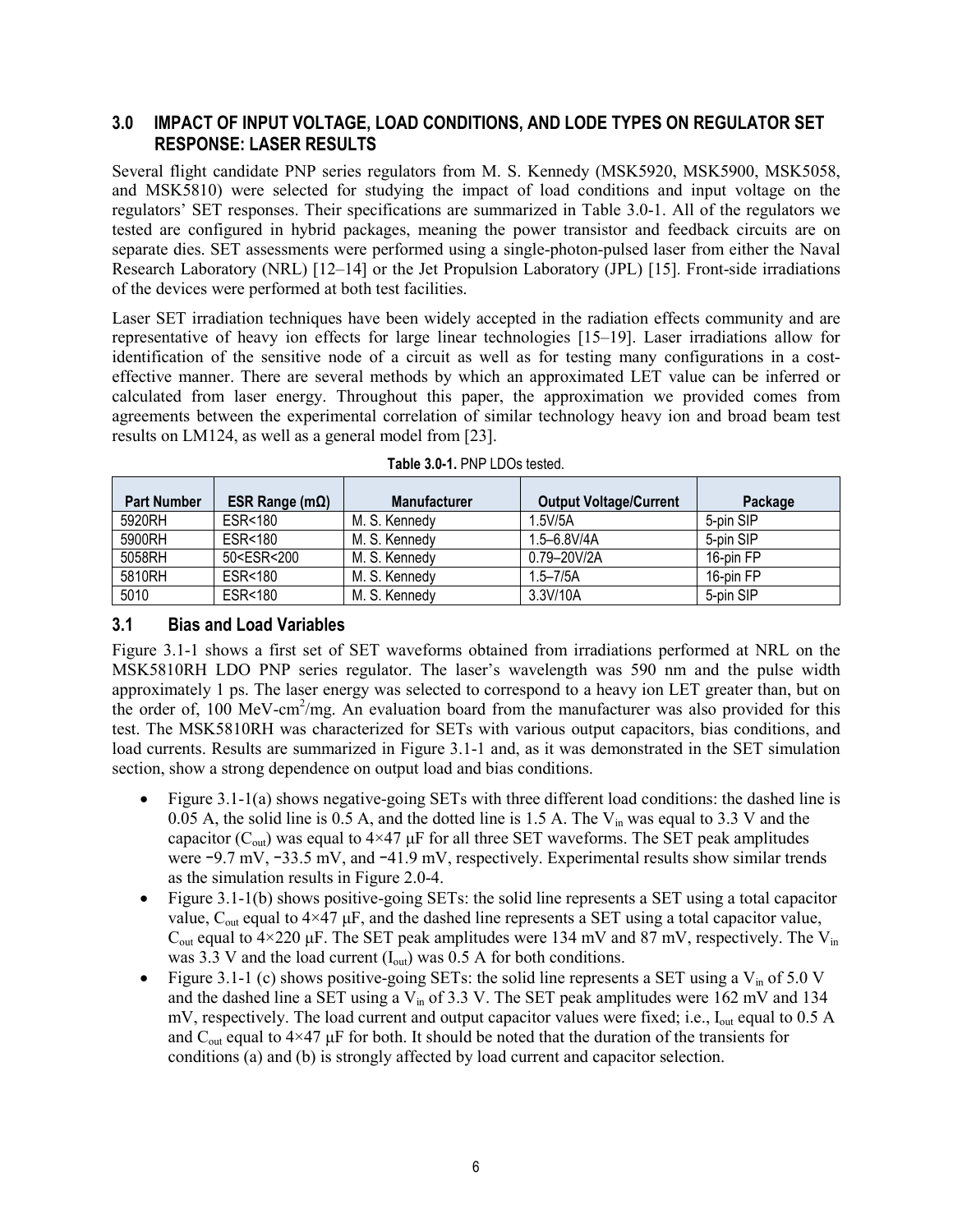

**Figure 3.1-1.** The ordinate is normalized in volts and the time scale for the abscissa is noted, per division, in the upper right hand corner for 5(a)–5(c).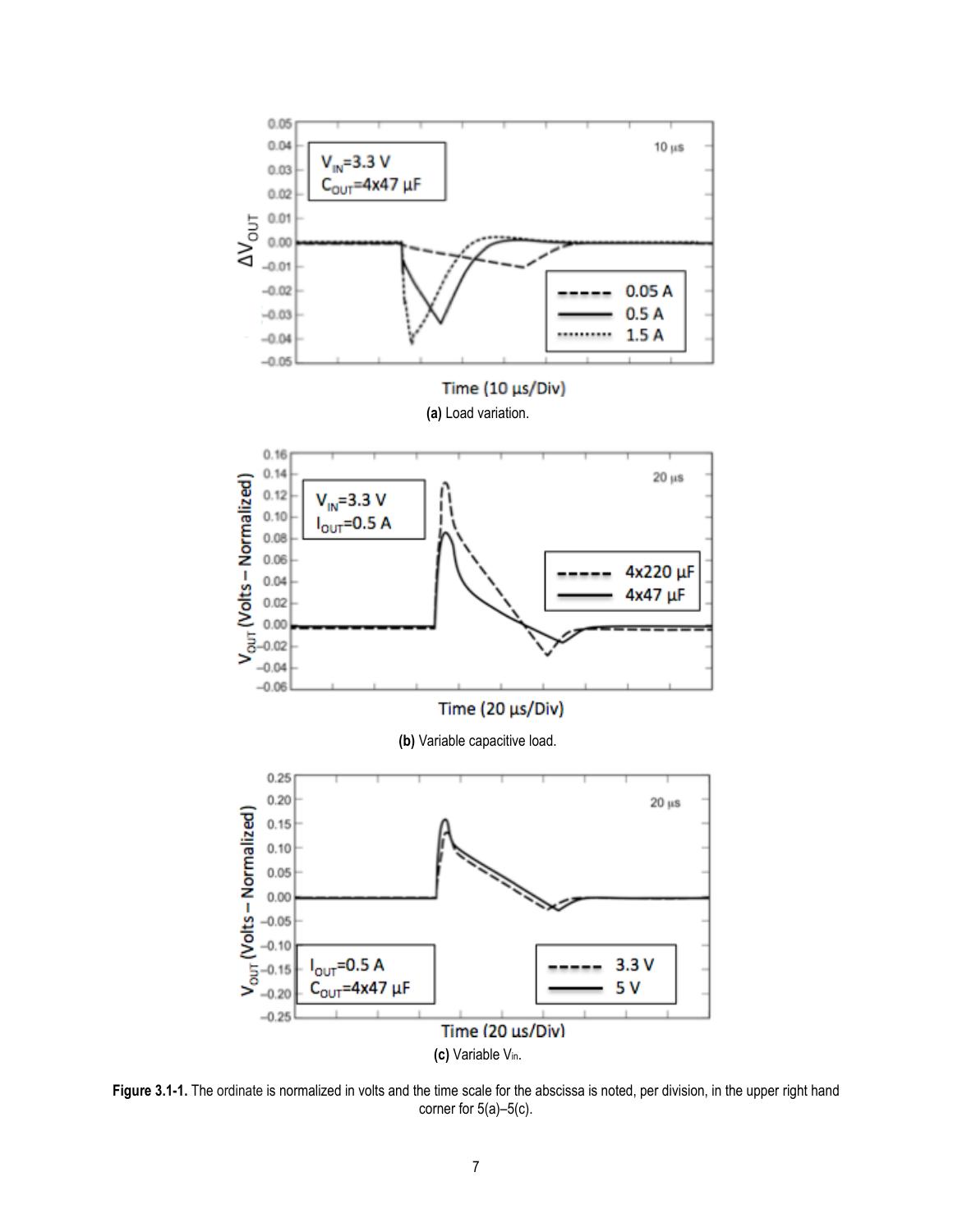To evaluate the impact of output voltage on the regulator SET response, additional data were obtained from irradiations performed on the MSK5900RH LDO PNP series regulator. Figure 3.1-2 shows SET waveforms resulting from irradiations performed on this device using JPL's picosecond laser facility. In this instance the laser's wavelength was 800 nm and the pulse width approximately 2 ps. The laser energy was approximately 55 pJ, corresponding to a heavy ion LET at or above 100 MeV-cm<sup>2</sup>/mg. Custom test boards were designed for this test.

The device was characterized for various bias and load conditions; the highlighted result is shown in Figure 3.1-2. While the bias, load, and laser energy were held constant ( $V_{\text{IN}} = 5$  V and  $I_{\text{LOAD}} = 50$  mA), as well as the strike location, three values of output voltage were selected: 1.5 V, 1.8 V, and 2.5 V. Data indicated that, as the output voltage is increased from 1.5 to 2.5 V, the transient duration also increased by about 25%. However, the peak amplitude and shape of the transient was not affected. Similar observations were obtained when irradiating the MSK5920 PNP series regulator.



**Figure 3.1-2.** MSK5900 output transient signature for three irradiation conditions: the output voltage was set to 1.5 V, 1.8 V, and 2.5 V and laser energy was 55 pJ (~100 MeV-cm2/mg). Input voltage was 5 V and output current 50 mA. Data show that transient duration increases with increasing output voltage for identical load conditions

#### <span id="page-11-0"></span>**3.2 Equivalent Series Resistance Impact on SET Response**

As shown on Figure 2.0-1, ESR is a parasitic element that is an often overlooked, but distinguishing trait of every capacitor, often as important as the capacitance value itself, with respect to the LDO regulator stability and SET response. Nearly all LDO regulators manufacturers specify an ESR value range for their output capacitor selection to assure voltage stability.

It is well known that all voltage regulators use a feedback loop to maintain the output voltage at a constant DC level. As the feedback signal passes through the return loop, gain and phase changes occur due to the natural poles and zeros of the circuit. Typically, a stable loop requires at least 30 degrees of phase margin. Zeros are intentionally added to feedback loops to cancel out the effect of poles that would cause instability if left unbalanced. Hence, the selection of the output capacitor to force the gain to roll off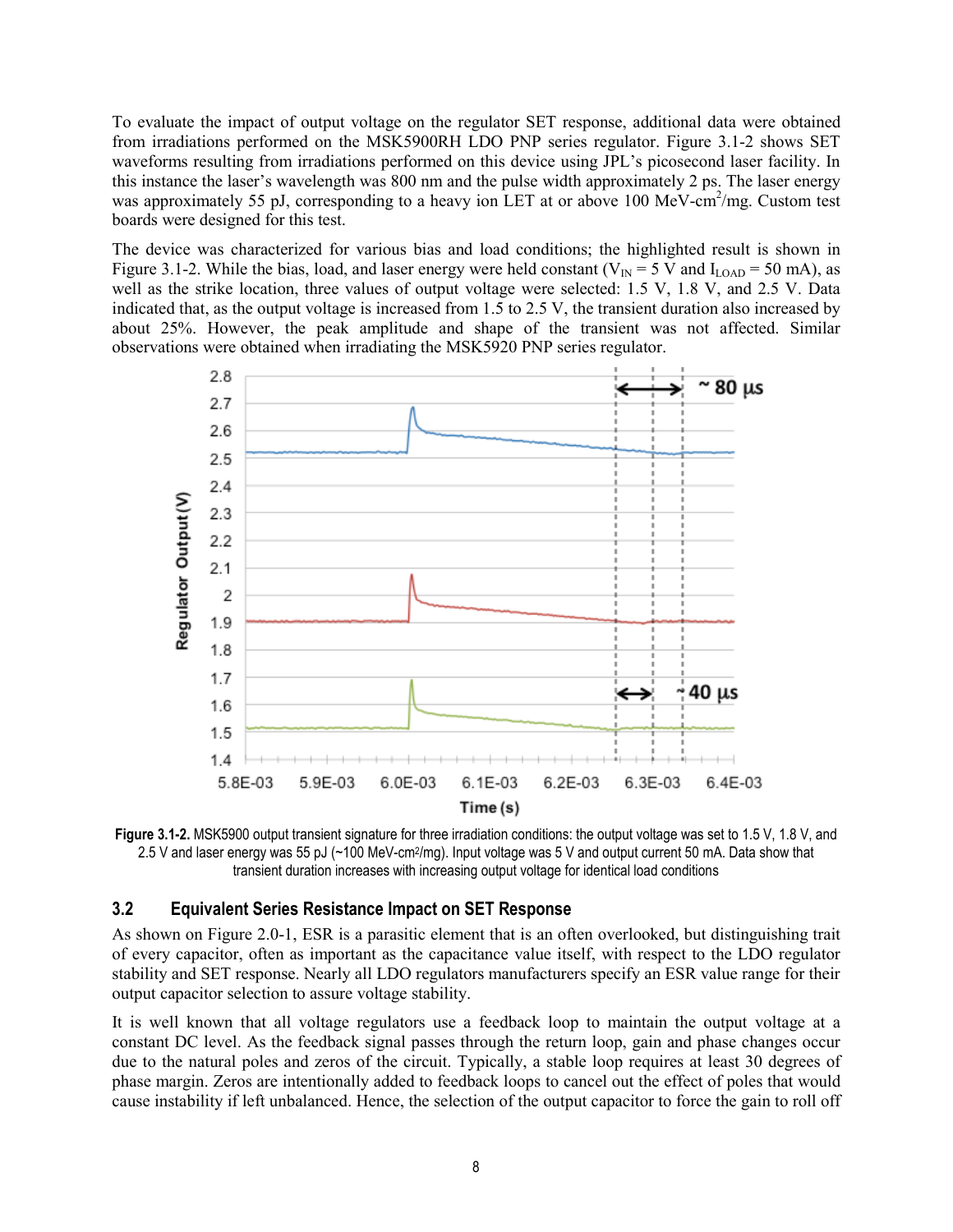fast enough to meet stability requirements and its ESR component are critical variables to consider in LDO regulator designs.

The intent behind this research was driven by concern for voltage regulator SET test circuits not having appropriate attention paid to overall stability prior to testing; most of the focus was given to LDOs, where ESR is of greater concern. As was shown in the simulation section, the experimental results below will show that variable ESR values, within manufacturer specifications, would change the output transient characteristics up to the point that the circuit could go unstable; something we have only observed in simulation, i.e., we have not observed this effect in any of our testing. However, we have observed a noticeable effect of ESR on SET amplitude and duration.

To illustrate this latter point, Figure 3.2-1 show results of laser irradiation performed at JPL on the MSK5920RH-1.5 listed in Table 3.0-1. Several precision 47 μF output capacitors with various ESR values were selected for this evaluation. Each ESR measurement was performed with a calibrated network analyzer at 100 kHz and at room temperature, as specified in the manufacturer datasheet. Irradiations were conducted using a constant laser energy of 55 pJ ( $\sim$ 100 MeV-cm<sup>2</sup>/mg) and by striking the same sensitive node of the circuit. The input was 5 V and the output was fixed at 1.5 V. The load was passive and fixed at 50 mA. When using a 47 μF capacitor, three different ESR values were considered: 68, 152, and 198 mΩ.

As shown in Figure 3.2-1, data indicated that the SET magnitude and duration increase as ESR value increases:  $\Delta V$  of approximately 0.15 V to 0.65 V with 68 and 198 mΩ measured 47 μF capacitors, respectively.

This behavior can be explained by the fact that when a laser strike occurs, the series pass transistor is fully turned on and gets into a saturation regime. The pass transistor in this regime behaves as a small value resistor (several tens of Ω) just after the SET occurs. Since the series transistor is directly connected to the regulator output, it is reasonable to think that the peak amplitude of the transient will be directly related to the ratio of the small resistance of the transistor in saturation and the ESR value of the output capacitor. Since the two values of resistance have a similar order of magnitude, it can be concluded that the SET peak response will be strongly affected by ESR. Simulations agree with this statement and show similar trends as the one obtained experimentally. Indeed, we showed that ESR directly affects the peak amplitude right after the SET occurs. It should be noted that few hundred mV is a non-negligible effect since those devices are typically used to power digital electronics that have very tight input transient requirements. Both simulations and experiments show that the impact of ESR is more sensitive at low load currents, i.e., few tens of mA.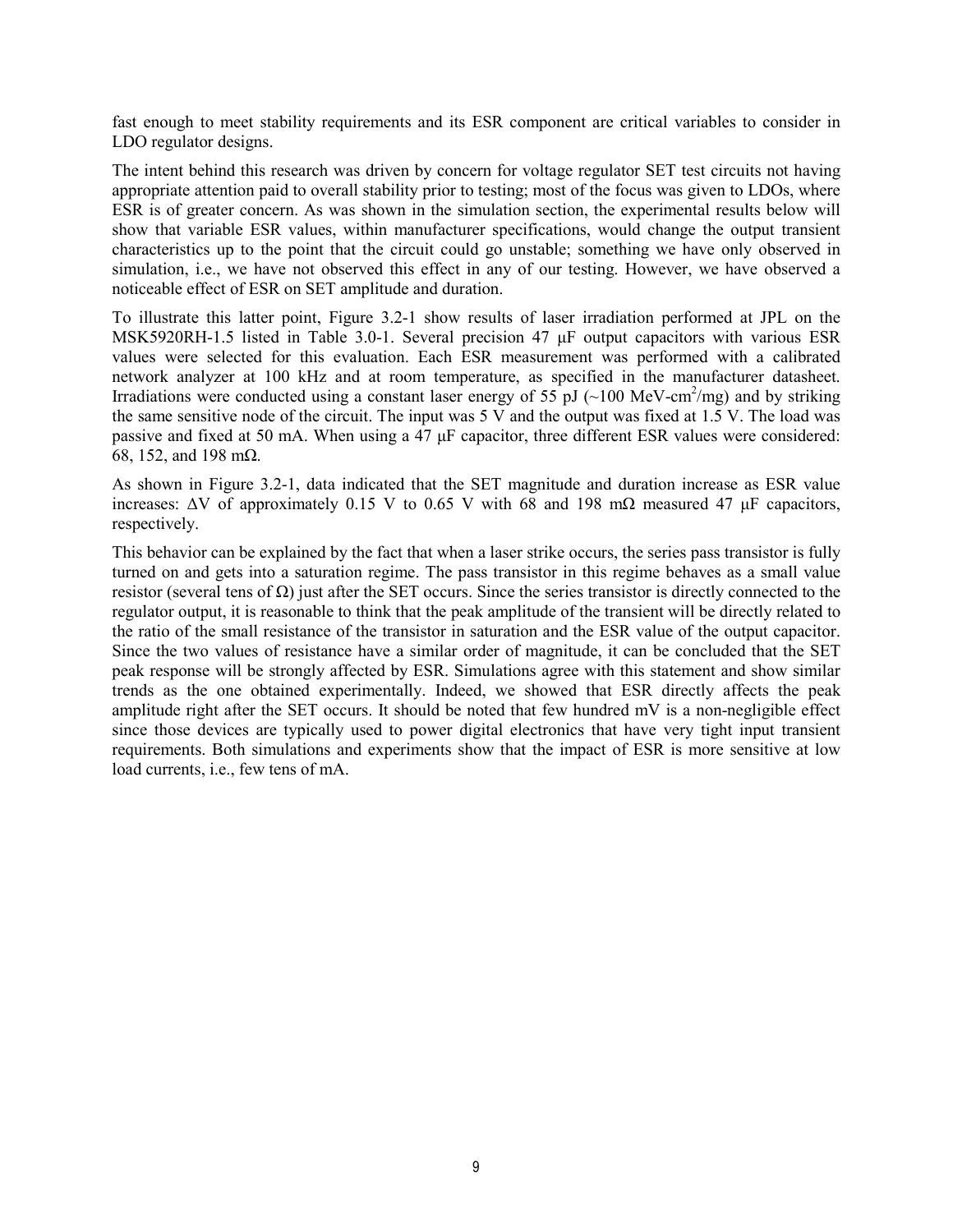

**Figure 3.2-1.** Impact of ESR on the regulator SET response for a fixed output capacitor and load current. The MSK5920RH was tested for SET with a V<sub>in</sub> of 5 V, V<sub>out</sub> of 1.5 V, a load of 50 mA, and a capacitive value of 47 μF. The capacitive load ESR was varied: 68, 152, and 198 mΩ. SET magnitude and duration were observed to increase with increasing ESR.

#### <span id="page-13-0"></span>**3.3 Load Variations and Board Layout Considerations**

SET waveforms were also compared by either using an electronic load or physical loads near the device output. Both load types are commonly used during SET testing at heavy ion facilities. Figures 3.3-1 and 3.3-2 show the effect of load type, i.e., electronic load versus physical load on the SET waveforms from testing on another device, the MSK5058. The devices were operating from an electronic load at 1.5 A and 2 A respectively, each with a physical resistor of 1  $\Omega$ . In each instance, the SET obtained for irradiation using the physical resistors showed a slower slew rate relative to the SET from using the electronic load, resulting in a difference in transient amplitude of nearly 250 mV in the case of the MSK5058 and a slower shutdown in the case of the MSK5059. Such conditions are exacerbated when testing at accelerator facilities when the electronic load has to potentially be positioned at a physical location further from the output of the regulator. While for many circuits a delta as illustrated in the two results in Figure 3.3=1 may be of minor importance. Yet, as scaling pushes voltages lower and noise margins to smaller values, it may cross the threshold between noise and an unacceptable interruption in circuit function.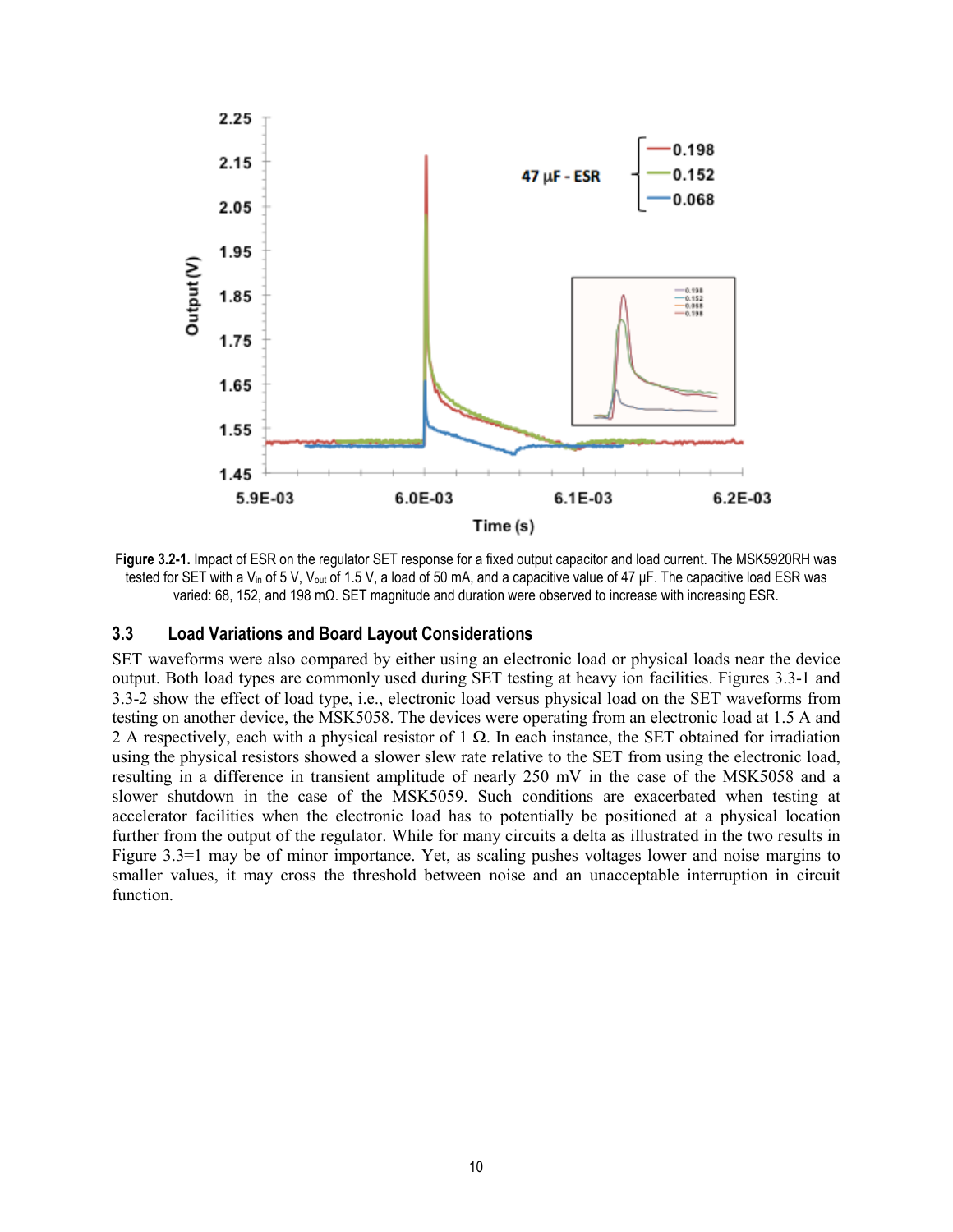

**Figure 3.3-1.** Impact of loading configuration on SET response during SET assessment. The MSK5058RH SET responses using an electronic load (red) and a passive, physical resistive load (black) are compared. Each provided a load current of 1.5A. All input and bias conditions were static. However, the added inductance of the external load increased the SET by nearly a quarter of a volt.



**Figure 3.3-2.** Pulsed laser-induced SETs for the MSK5059RH operating with V<sub>in</sub> = 5 V, V<sub>out</sub> = 1.8 V, I<sub>out</sub> = 2 A (physical 1 Ω resistor vs. electronic load), laser energy = 110 pJ and laser pulse frequency = 100 Hz. Note the slower slew rate of the physical load.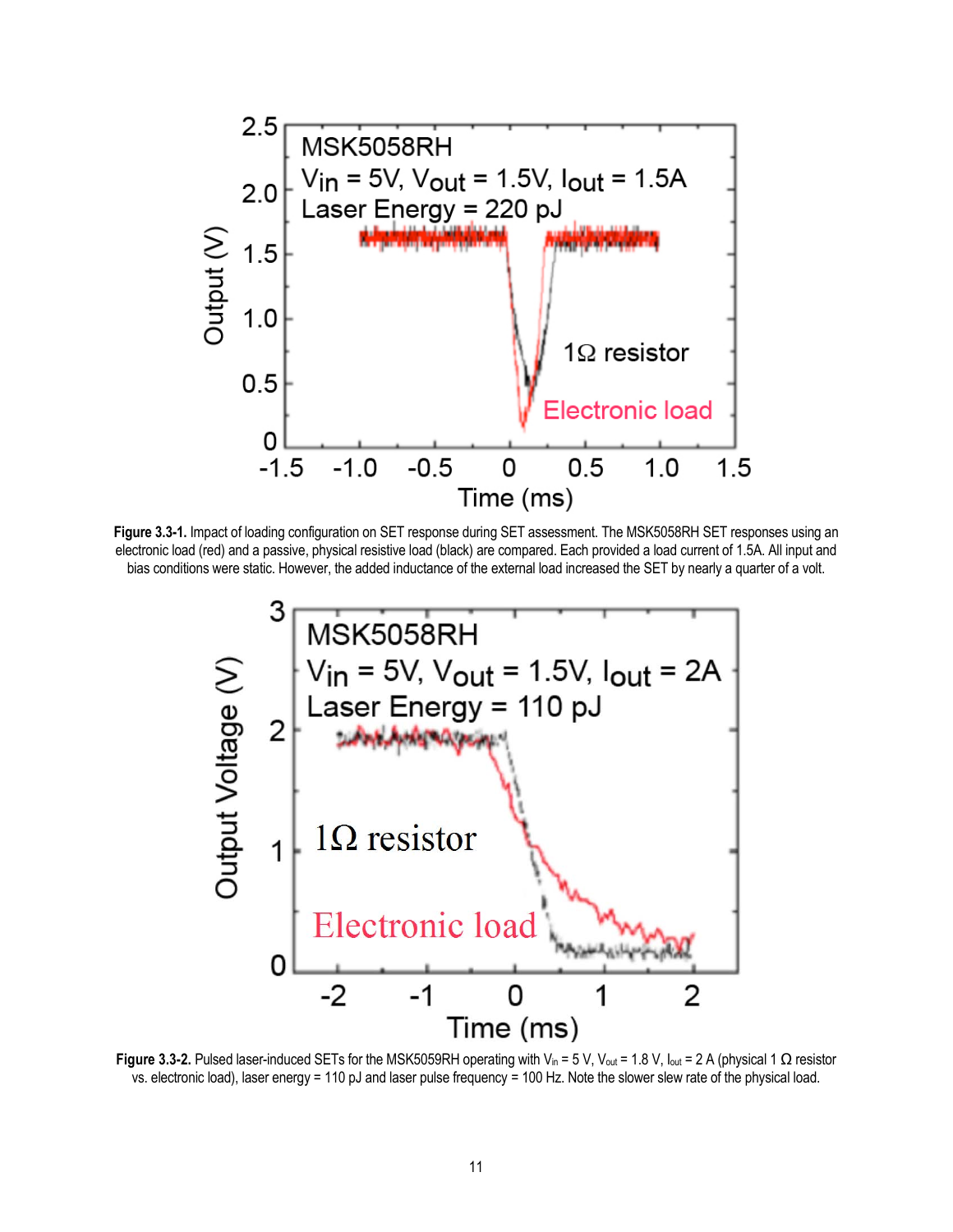Another recommendation can be made regarding the board layout and test setup. Test engineers need to pay attention to the use of power and ground planes. If possible, the device under test (DUT) has to be implemented with solid input and output voltage planes and a common ground plane to reduce resistive and inductive losses. Further, it is critical to place the capacitors (typically tantalum SMT capacitors) as close as possible to the input or output of the regulator. When capacitors are attached to the regulator with long, and especially problematic, thin traces the impedance the regulator is subjected to is more greatly influenced by the closest capacitor. Depending on the weight of the trace, tens of mΩ per inch can be added due to trace length. This is especially important when testing an LDO as part of a system or with multiple output capacitors, which is very common in power system architectures. When power and ground planes are executed within the layout, the regulator is subjected to the entire array of capacitance/impedance. Additional parasitics can influence the SET response, as it was the case for the ESR.

## <span id="page-15-0"></span>**3.4 Thermal Shutdown, Temperature, and Combined Effects**

In addition to their typical design topology involving a series pass element and a feedback circuit composed of a resistor divider to set the output voltage, a voltage reference and an error amplifier, flightlike linear regulator designs have built-in protection circuits to prevent damage from either excessive load current or operating temperature. This is important when implemented in power system architectures. Regulators are made to operate in "constant voltage mode" despite changes in input voltage or load conditions; however, when the temperature or current limit is surpassed, protection circuits are activated to prevent the device from failing. In particular, crossing the thermal threshold will often result in a shutdown mode (however, some designs will simply limit the current in an attempt to lower the junction temperature).

This type of shutdown can be triggered by a single event. An example of a radiation-induced shutdown event obtained from irradiation on a MSK5059 is illustrated in Figure 3.4-1. While the energy threshold for this event was relatively high, 110 pJ, making this an unlikely event in space, the phenomenon needs to be studied. A generic thermal shutdown circuit typically consists of a temperature sensor (NPN transistor) located near the power transistor. A voltage divider maintains a voltage across that transistor's  $V_{BE}$  that will correspond to a turn-on voltage at a given temperature threshold, often around 160 $^{\circ}$ C. Once the turn-on threshold is reached, current is diverted away from the power stage, and the die cooled. Often a logic state is invoked, whereby a power cycle is required to regain regulation.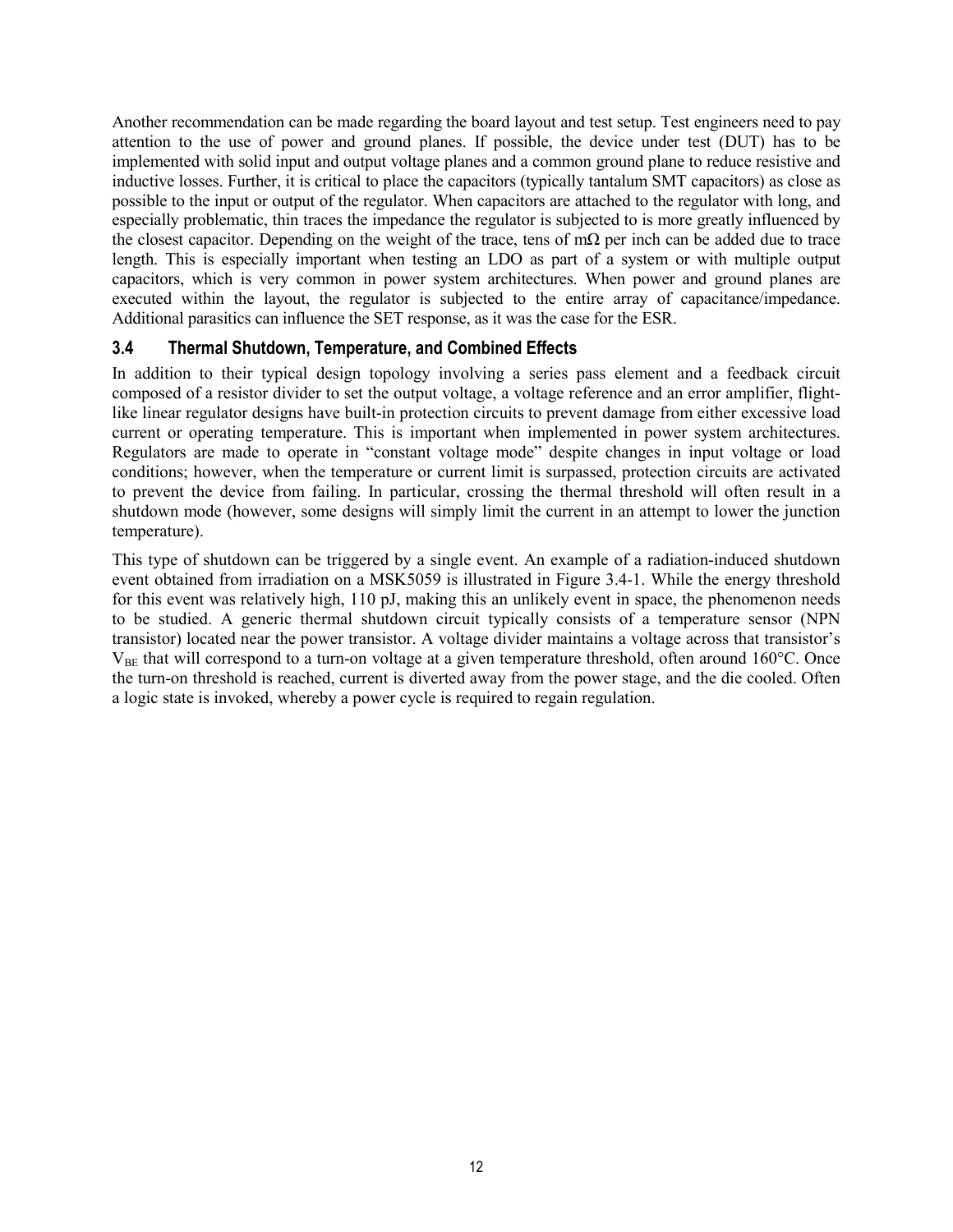

**Figure 3.4-1.** An illustrated example of a shutdown event provoked by a laser pulse on the MSK5059 regulator.

While further studies are in progress concerning the mechanism observed in Figure 3.4-1, we have empirically observed temperature related shutdown events, i.e., the energy (and thereby LET) threshold for shutdown events decrease as temperature increases. This intuitively makes sense. As the temperature increases a smaller transient across  $V_{BE}$  is required to induce a logical shutdown. This agrees with observations made on standard NPN regulators [9].

Finally, we would like to point out that it is also important to maintain an accurate measurement of die temperature during testing. Metal heat sinks (under the package) along with thermal grease often aid in decreasing die temperatures and help eliminate unrelated thermally induced events during radiation testing. As illustrated in Figure3.4-2, a capacitor's ESR is relatively stable at high temperatures, but increases dramatically at low temperatures [21].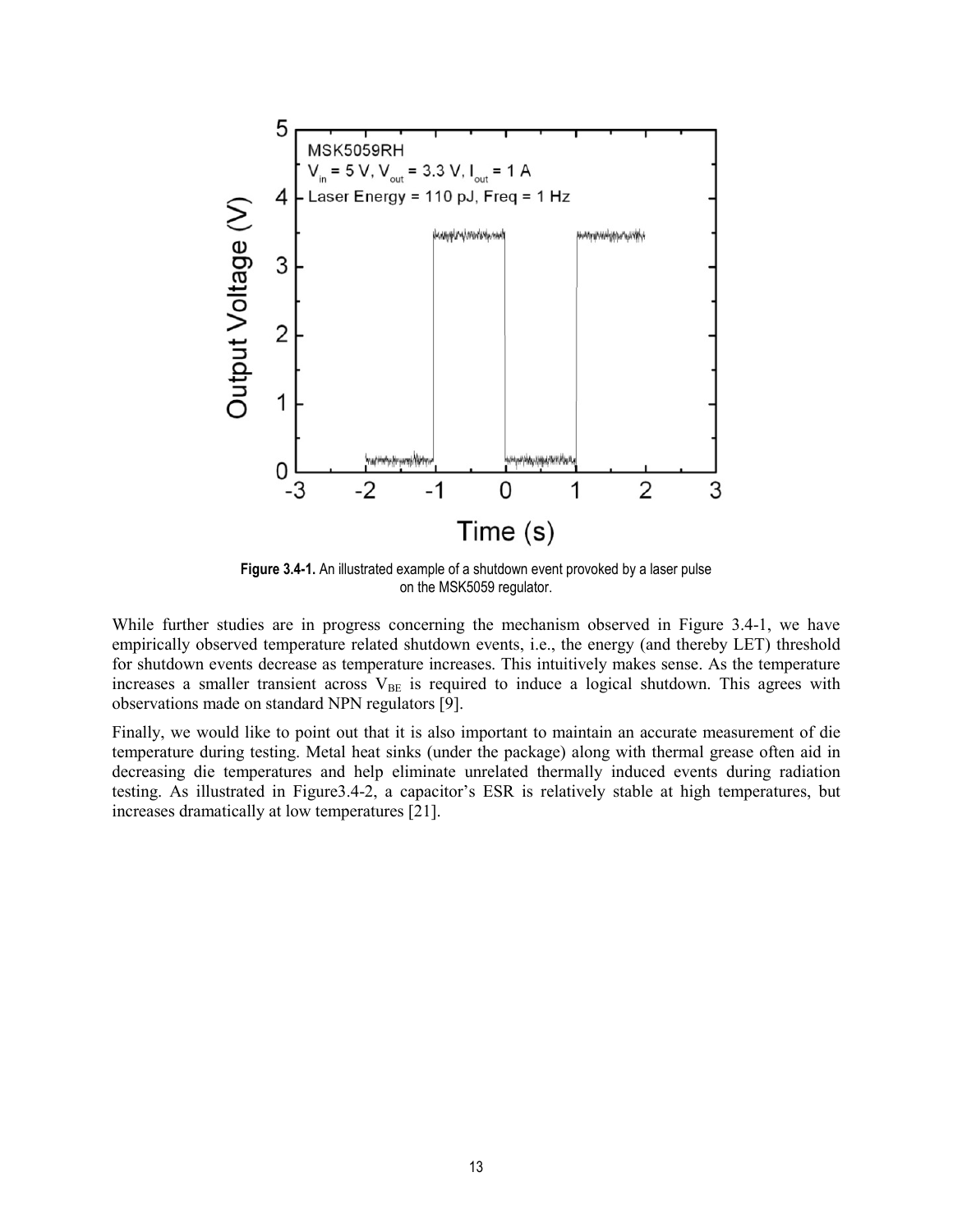

**Figure 3.4-2.** Typical 100kHz ESR multiplier values. Note the increase at lower temperatures. The multiplier is dependent upon the size of the capacitor and is exacerbated at higher temperature ratings.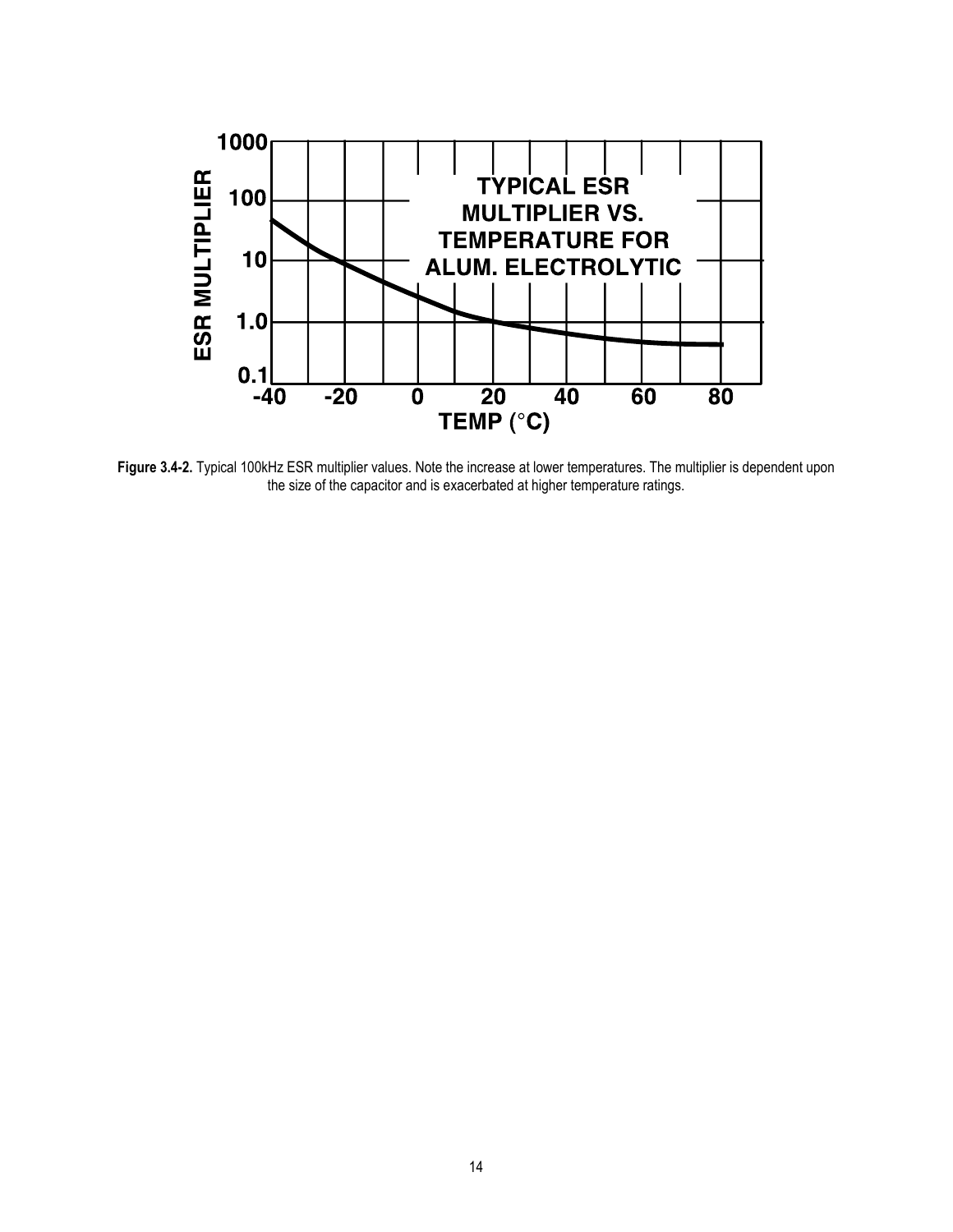## <span id="page-18-0"></span>**4.0 SET TESTING RECOMMENDATIONS**

Application requirements drive the design requirements for any given regulator implementation. As such, SET radiation qualification has to be performed in agreement with the specific application parameters the regulator is being targeted for, or at least at a minimum the worst case boundaries if there are multiple implementations. In this work, we demonstrated through simulations and experiments that many elements need to be considered to properly evaluate LDO voltage regulators against SET. Unfortunately, it is often the case that flight qualification tests are not performed correctly. Without consideration of those practical elements, SET testing lead to inadequate data or inconclusive interpretation. As a result, here is our recommended testing approach for SET testing of LDO linear regulators:

- 1. We recommend adequately measuring the ESR values of the output capacitor before SET testing and use a value that is close to the flight application across application temperature ranges. We have found that bounding the ESR values for the selected capacitor type is most appropriate, i.e., always test to the worst-case ESR value of the application-selected capacitor. If that is unknown, test to the worst case of the regulator datasheet. It is also important to examine and quantify all of the downstream capacitance. This exercise will often not affect the overall output capacitance value, but may affect the ESR (i.e., parallel resistance). Manufacturers tend to provide a range of values of ESR in the datasheet for which the LDO regulator is stable. However, as we demonstrated in the simulation and experimental observations, minimum change in ESR can cause quite a bit of variation in SET responses, even within the manufacturer's specifications. This becomes more relevant as more aggressively scaled digital components are considered for flight applications and have tighter transient input requirements.
- 2. We recommend that both output loads and capacitors be placed as close to the regulator's output as possible. Further, it is important to design the DUT board with input and output planes rather than traces. If that is not feasible, input power, output, and ground should be designed to have large, isolated traces.
- 3. We recommend performing full stability measurements for all test configurations and conditions prior to irradiation. At a minimum, turn-on, turn-off, and switching load characterizations should be performed. Those measurements are representative of loop stability. Figure 4.0-1 shows an example of an ESR within the manufacturer's specifications, yet still exhibits unacceptable oscillatory behavior during turn-on. Oscillations such as this could affect downstream electronics, e.g., field-programmable gate arrays (FPGAs) with stringent voltage requirements. While we have only observed this effect with simulations, being on the edge of stability could conceivably change the SET response of certain regulators.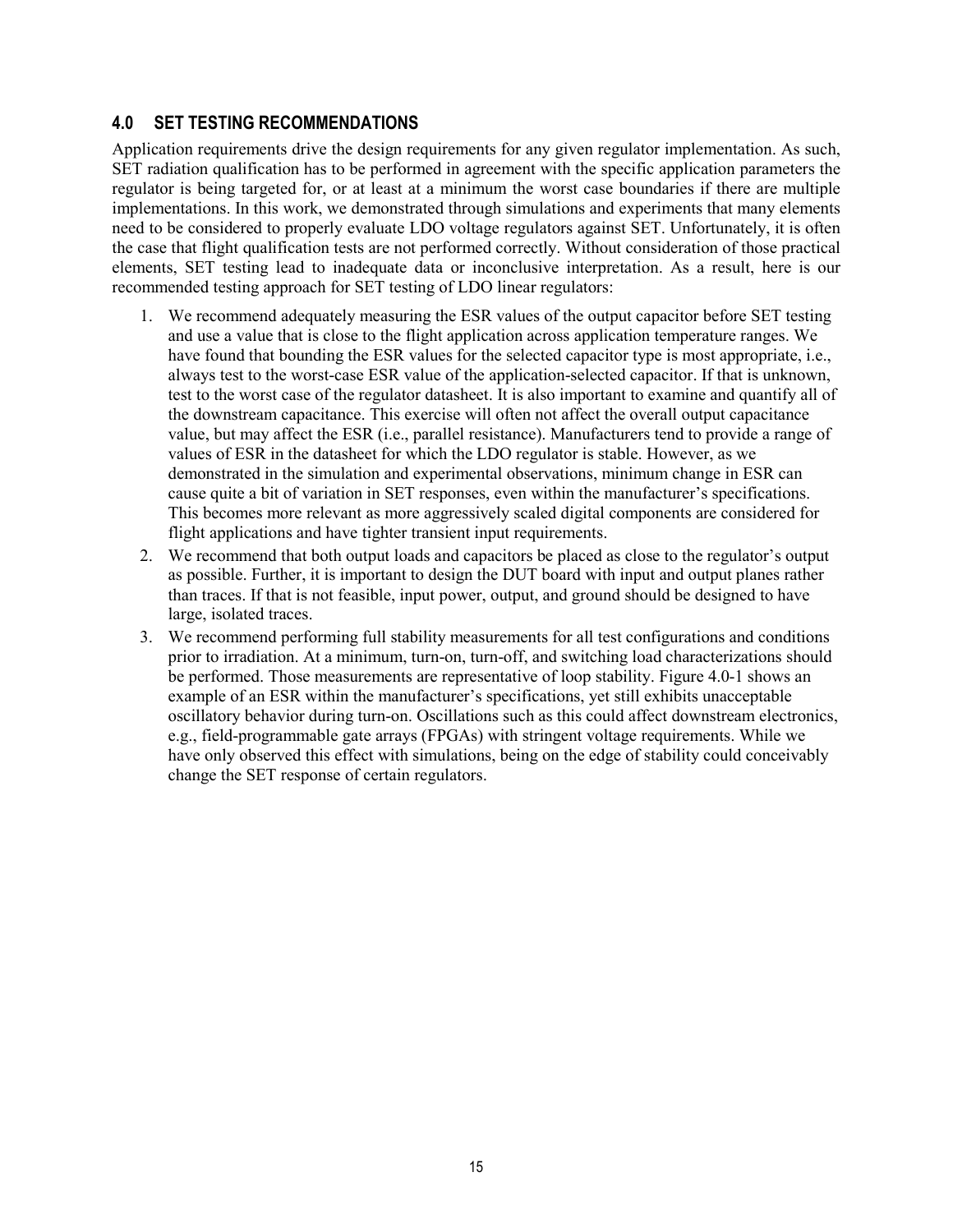

**Figure 4.0-1.** The 1.5 V MSK5920 turn-on curve with minimum load. Channel 1 is the input power supply and channel 2 is the regulator output. The output capacitor was a 220 μF with a measured ESR of 40 mΩ. A 0.1  $\Omega$  series resistor was inserted in series with the tantalum output capacitor. Note the damped ringing of few hundred mV of amplitude and several hundreds of μs in duration at the regulator output.

- 4. Once the pre-irradiation measurements have been completed and it is certain the DUT as implemented is stable, the DUT should be investigated for SET either testing precisely to the application, or the worst-case conditions. We have found the worst-case conditions for these regulators to be the following:
	- a. Maximum ESR within the specified ESR limits
	- b. Maximum output voltage
	- c. Maximum load current
	- d. Test temperature.

Then, based on the heavy ion data, a safe operating area based on acceptable peak amplitude and duration [19–20] can be determined and event rate calculated, depending on the mission requirements. Finally, when reporting upon the test results, document all operating, bias, and load conditions, including measured ESR and die temperature.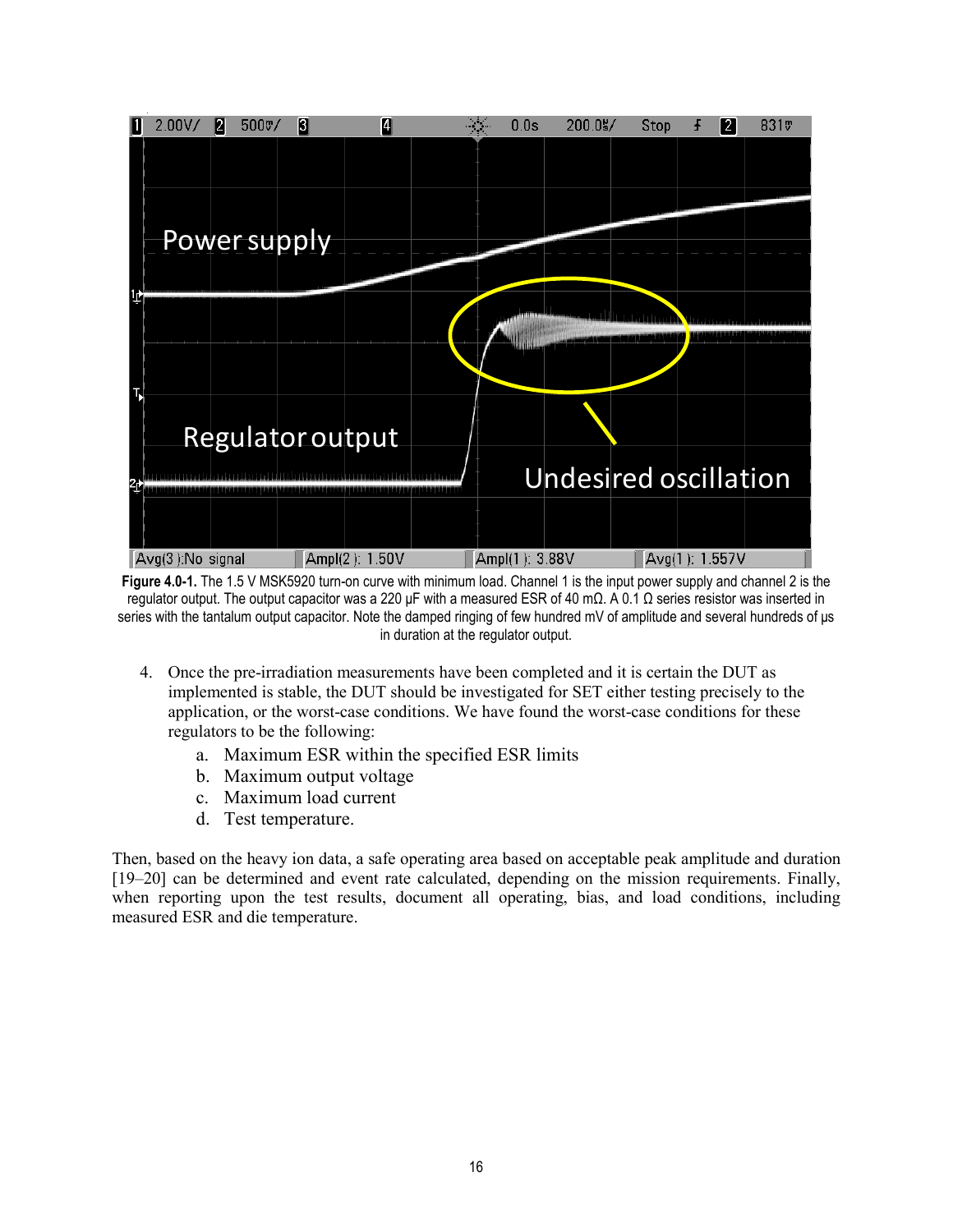## <span id="page-20-0"></span>**5.0 CONCLUSION**

This paper has shown a few examples of how various elements such as loop stability, input voltages, load conditions, and ESR values for fixed values of output capacitor can considerably affect the SET responses of linear regulators. Based on experimental and simulation results, we provided a set of practical recommendations that have to be considered prior to and during SET testing for adequate part qualification based on both acquired data and observed effects.

We have shown the effect of ESR on LDO regulator SETs through the use of pulsed laser testing. Included in the test report is our recommendation to measure ESR prior to testing. These additional steps will ensure testing of stable circuits and allow users of the data to determine applicability of the test results to a given application.

While a direct comparison between data taken at the laser facilities and broad beam results would require painstaking analysis and a certain level of interpretation, our results agreed with observed broad beam effects (SET shapes and shutdown modes). We would also like to point out that the community's test standards (ASTM 1192-00 and JESD89) are far too general to augment with the details found in this paper. However, the authors do plan on generating a NASA test guideline in the future.

Finally, here is a list of key points that were extracted for this study:

- The impact of ESR is worse at low load  $(\leq 100 \text{ mA})$
- Higher output voltage configuration does not lead to higher transient amplitude
- Higher output voltage configuration leads to transient that are longer in duration
- High load configuration leads to transients that are higher in amplitude and shorter in duration
- Output capacitor value impacts both negative and positive transient duration.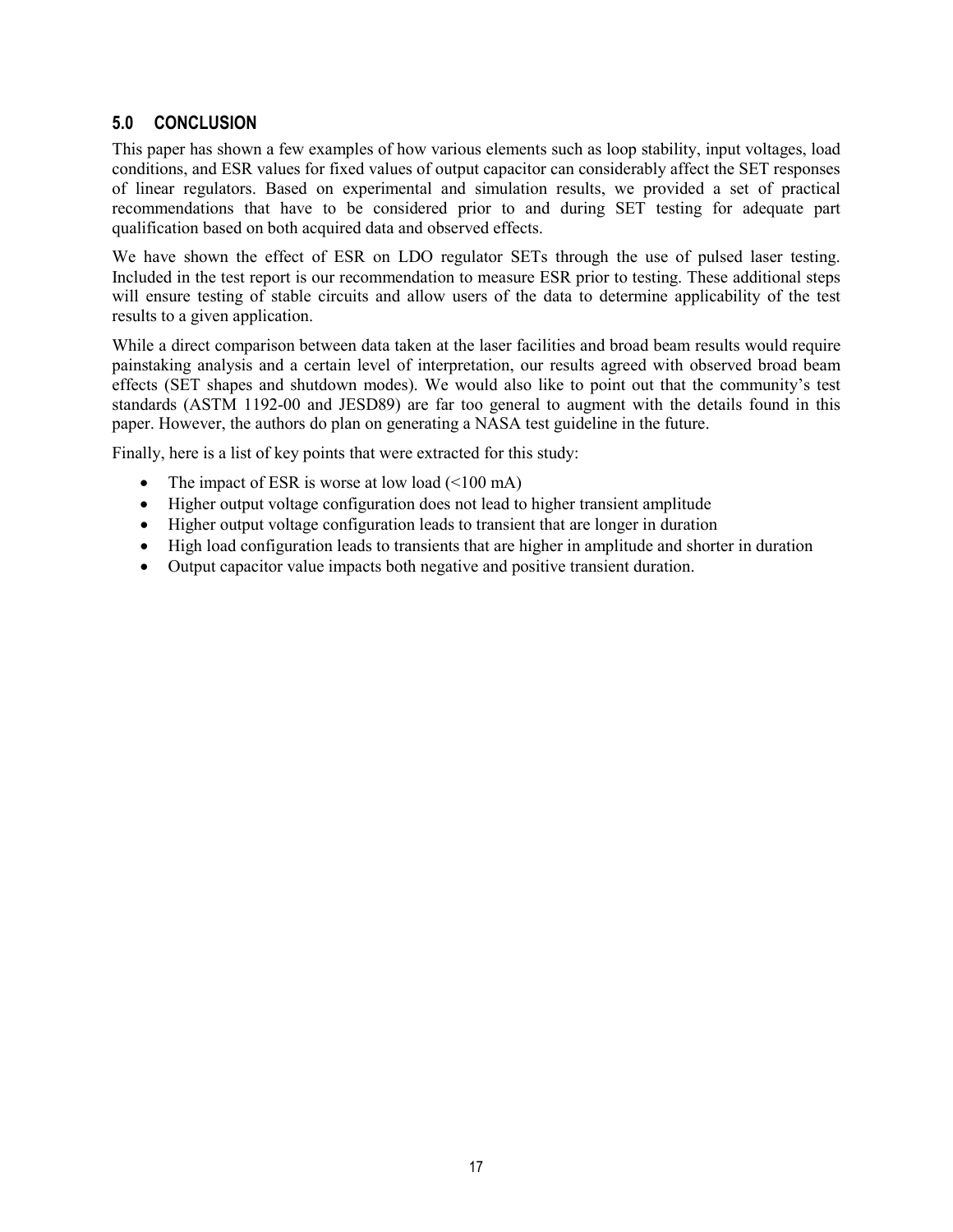#### <span id="page-21-0"></span>**6.0 REFERENCES**

- [1] R. Koga, S. D. Pinkerton, S. C. Moss, D. C. Mayer, S. LaLumondiere, S. J. Hansel, K. B. Crawford, and W. R. Crain, "Observation of SEU's in analog microcircuits," *IEEE Trans. Nucl. Sci.,* vol. 40, pp. 1838–1852, 1993.
- [2] R. Ecoffet, R. S. Duzellier, P. Tastet, C. Aicardi, and M. Labrunee, "Observation of heavy ion induced transients in linear microcircuits," in *Proc. 1994 IEEE Radiation Effects Data Workshop Record*, Tucson, Arizona, USA, Jul. 1994, pp. 72–77.
- [3] R. Koga, S. H. Penzin, K. B. Crawford, W. R. Crain, S. C. Moss, S.D. Pinkerton, S. D. LaLamondiere, and M. C. Maher, "Single event upset (SEU) sensitivity dependence of linear circuits on bias conditions," *IEEE Trans. Nucl. Sci.*, vol. 44, pp. 2325–2332, 1997.
- [4] P. C. Adell, R. D. Schrimpf, H. J. Barnaby, R. Marec, C. Charty, P. Calvel, C. Barillot, and O. Mion, "Analysis of single-event transients in analog circuits," *IEEE Trans. Nucl. Sci.*, vol. 47, pp. 2616–2623, 2000.
- [5] A. H. Johnston, G. M. Swift, T. F. Miyahira, and L. D. Edmonds, "A model for single-event transients in comparators," *IEEE Trans. Nucl. Sci.*, vol. 47, pp. 2624–2633, 2000.
- [6] R. Harboe-Sorenson, F. X. Guerre, H. Contans, J. van Dooren, G. Berger, and W. Hadjas, "Single-event transient SEU characterization of analog IC's for EDS's satellites," in *Proc. RADECS 1999*, Fontevraud, France, Sep. 1999, pp. 573–581.
- [7] R. Koga, S. H. Crain, K. B. Crawford, S. C. Moss, S. D. LaLumondiere, and J. W. Howard, Jr, "Single-event transient (SET) sensitivity of radiation hardened and COTS voltage comparators," in *Proc. 2000 IEEE Radiation Effects Data Workshop Record*, Reno, Nevada.
- [8] R. L. Pease, A. Sternberg, L. Massengill, R. Schrimpf, S. Buchner, M. Savage, J. Titus, and T. Turflinger, "Critical charge for single-event transients in bipolar linear circuits," *IEEE Trans. Nucl. Sci.*, vol. 48, pp. 1966–1972, 2001.
- [9] A. H. Johnston, T. F. Miyahira, F. Irom, and J. S. Laird, "Single-event transients in voltage regulators," *IEEE Trans. Nucl. Sci.*, vol. 53, pp. 3455–3461, 2006.
- [10] P. C. Adell, A. F. Witulski, R. D. Schrimpf, R. Marec, V. Pouget, P. Calvel, and F. Bezerra, "Single eventinduced instability in linear voltage regulators," *IEEE Trans. Nucl. Sci.*, vol. 53, pp. 3506–3511, 2006.
- [11] A. T. Kelly, P. C. Adell, A. F. Witulski, W. T. Holman, R.D. Schrimpf, and V. Pouget. "Total Dose and Single Event Transients in Linear Voltage Regulators," *IEEE Trans. Nucl. Sci.,* vol. 54, pp. 1327–1334, 2007.
- [12] J. S. Melinger et al. "Critical evaluation of the pulsed laser method for single event effects testing and fundamental studies," *IEEE Trans. Nucl. Sci.*, vol. 41, no. 6, pp. 2574–2584, Dec. 1994.
- [13] D. McMorrow., "Application of a pulsed laser for evaluation and optimization of SEU-hard designs," *IEEE Trans. Nucl. Sci.*, vol. 47, no. 3, pp. 559–565, Jun. 2000.
- [14] Buchner, S.; McMorrow, D.; Sternberg, A.; Massengill, L.; Pease, R. L.; and Maher, M., "Single- event transient (SET) characterization of an LM119 voltage comparator: an approach to SET model validation using a pulsed laser," *IEEE Trans. Nucl. Sci.*, vol. 49, no. 3, pp. 1502–1508, Jun. 2002
- [15] S. Buchner, N. Roche, J. Warner, D. McMorrow, F. Miller, S. Morand, V. Pouget, C. Larue, V. Ferlet-Cavois, F. El Mamoni, H. Kettunen, P. Adell, G. Allen, and D. Aveline, "Comparison of Single Event Transients Generated at Four Pulsed-Laser Test Facilities- NRL, IMS, EADS, JPL." RADECS 2011.
- [16] V. Pouget, D. Lewis, and P. Fouillat, "Time-resolved scanning of integrated circuits with a pulsed laser: Application to transient fault injection in an ADC, instrumentation and measurement," *IEEE Trans. Nucl. Sci.*, vol. 53, pp. 1227–1231, 2004.
- [17] A. Douin, V. Pouget, F. Darracq, D. Lewis, P. Fouillat, and P. Perdu, "Influence of laser pulse duration in single event upset testing," *IEEE Trans. Nucl. Sci*, vol. 53, pp. 1799–1805, 2006.
- [18] J. S. Laird, Y. Chen, L. Z. Scheick, T. Vo, and A. H. Johnston, "Scanning picoseconds tunable laser system for simulating MeV heavy ion-induced charge collection events as a function of temperature," *Rev. Sci. Instrum.*, vol. 1, no. 79, 2008.
- [19] C. Poivey, J.E. Howard, S. Buchner, K. LaBel, J.D. Forney, H.S. Kim, and A. Assad, "Development of a Test Methodology for Single-Event Transients (SETs) in Linear Devices" *IEEE Trans. Nucl. Sci.*, vol. 48, 2001.
- [20] S. Buchner, J. Howard, C. Poivey, D. McMorrow, and R. Pease, "Pulsed-Laser Testing Methodology for Single Event Transients in Linear Devices," *IEEE Trans. Nucl. Sci.*, vol. 51, 2004.
- [21] KEMET, "Application Notes for Tantalum Capacitors," KEMET Electronics Corporation, Greenville, S.C.